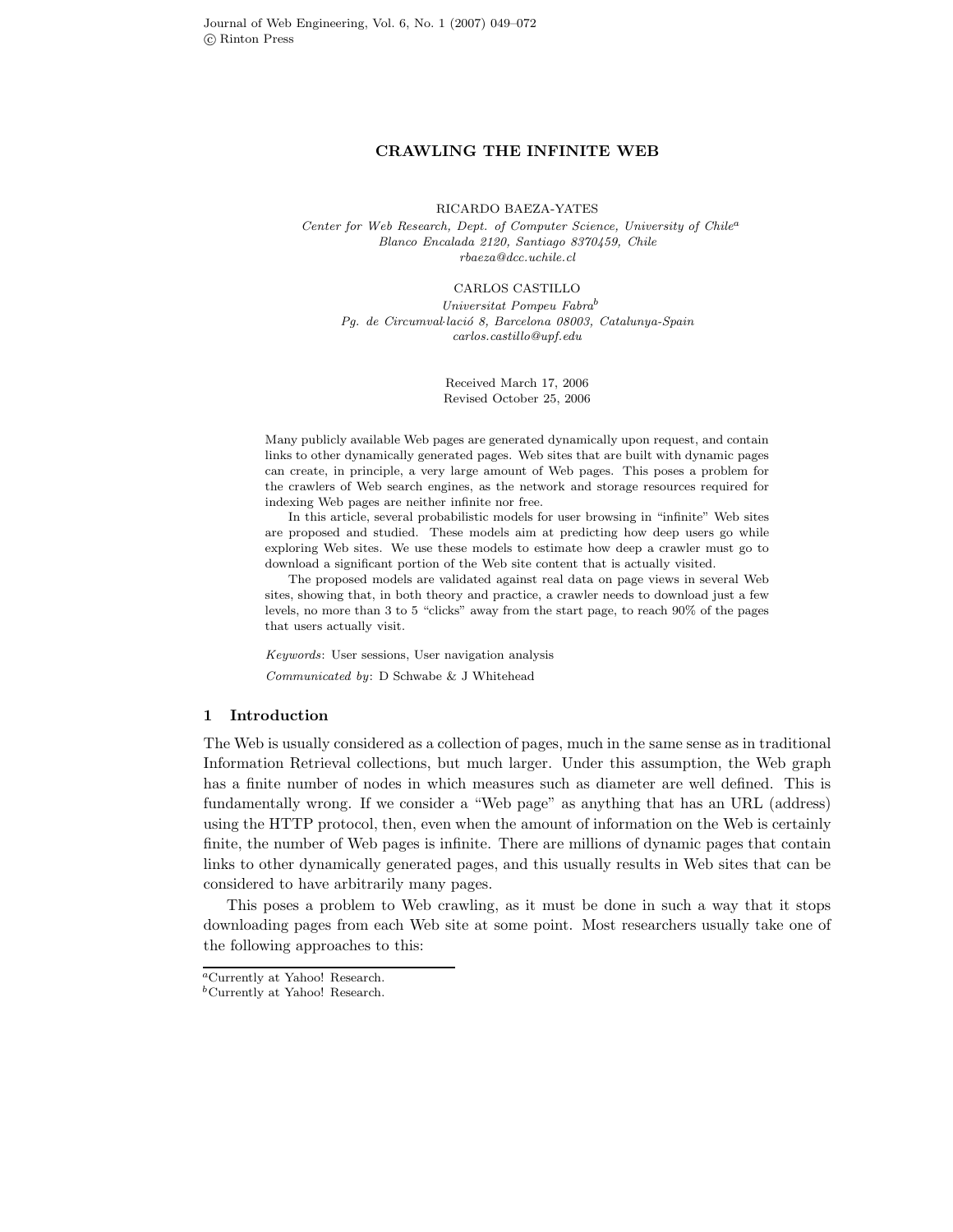- 50 *Crawling the Infinite Web*
- **Download only static pages** A common heuristic to do so is to avoid downloading URLs containing a question mark, but this heuristic can fail as there are many URLs which are dynamically generated but do not use the CGI standard, encoding the parameters in the URL. Also, a valuable fraction of the publicly available Web pages is generated dynamically upon request, and it is not clear why those pages should be penalized in favor of static pages.
- **Download dynamic pages only with one set of parameters** When doing this, dynamic pages are either downloaded with the set of parameters of the first time they are found, or with an empty set of parameters. The obvious drawback is that dynamic pages could query databases.
- **Download up to a maximum amount of pages** This creates a data set that is highly dependent on the crawling strategy. Moreover, this cannot be used to compare, for instance, the amount of information on different domains.
- **Download up to a certain amount of pages per domain name** As a small sum has to be paid for registering a domain name, there is a certain effort involved in creating a Web site under a domain name. However, there are certain domain names such as ".co.uk" which are very large and might require special rules.
- **Download up to a certain amount of levels per Web site** Starting from the home page of each Web site, follow links up to a certain depth. This is the approach we consider in this paper, and the natural question is: how deep must the crawler go?

Our choice of crawling up to a certain depth is related to the fact that users browse Web pages by following links, and most user sessions are very short, as we will see in the experimental section of this paper. Our main contributions are:

- We propose simple models for random surfing inside a Web site when the number of pages is *unbounded*. For that, we take the tree induced by the Web graph of a site, and study it by levels.
- We analyze these models, focusing on the question of how "deep" users go inside a Web site.
- We validate these models using actual data from different Web sites, as well as using a link based quality measure such as Pagerank. [27].

The next section outlines previous work on this topic. Section 3 presents the motivation of this work, namely, the existence of dynamic pages. In Section 4, three models of random surfing in dynamic Web sites are presented and analyzed; in Section 5, actual data from the access log of several Web sites is analyzed and in Section 6 our models are tested against this data. The last section concludes with some final remarks and recommendations for practical Web crawler implementations.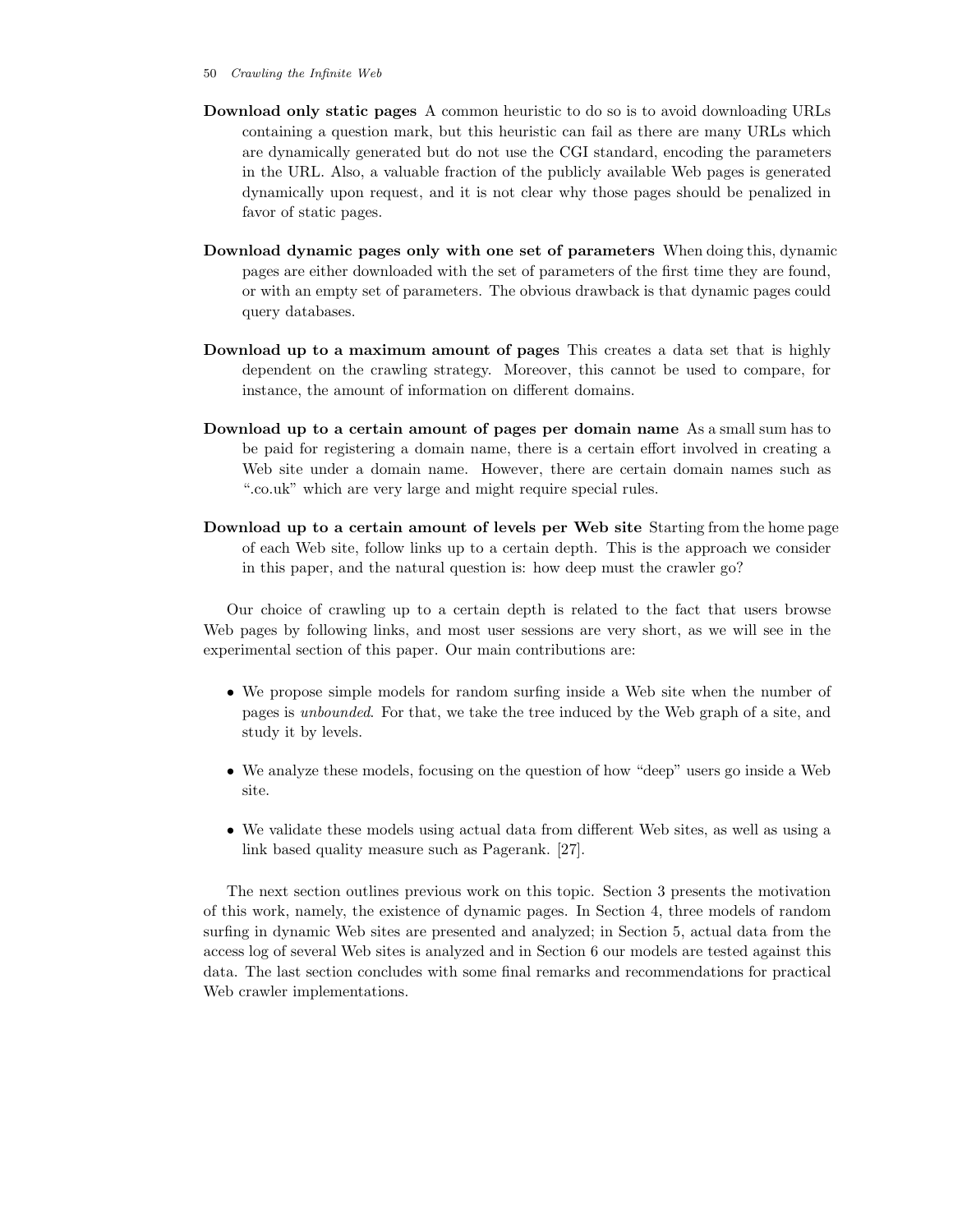# **2 Previous Work**

Crawlers are an important component of Web search engines, and as such, the internals of many implementations of crawlers are usually kept as business secrets. Recent descriptions of Web crawlers include: Mercator [19], WIRE [2], Dominos [15], a parallel crawler [9] and the general crawler architecture described by Chakrabarti [7].

There are also several open-source Web crawlers in different stages of development; for example, Heritrix (http://crawler.archive.org/), used by the Internet Archive, WebSphinx (http://www.cs.cmu.edu/∼rcm/websphinx/, last release July 2002) and Nutch (http:// www.nutch.org/), among others.

Models of random surfers as the one studied by Diligenti *et al.* [12] have been used for ranking using the Pagerank algorithm [27], and for sampling the web [18]. Other studies about Web crawling have focused in crawling policies to capture high-quality pages [26] or to keep the search engine's copy of the Web up-to-date [8]. Web link analysis is currently a very active research topic; for a concise summary of techniques, see a survey by Henzinger [17].

Log file analysis has a number of restrictions arising from the implementation of HTTP, specially caching and proxies, as noted by Haigh and Megarity [16]. *Caching* implies that re-visiting a page is not always recorded, and re-visiting pages is a common action, and can account for more than 50% of the activity of users, when measuring it directly in the browser [31]. *Proxies* imply that several users can be accessing a Web site from the same IP address. To process log file data, careful data preparation must be done [30].

The data preparation includes the detection of sessions from automated agents [29]. As stated in the appendix, we apply several heuristics to avoid considering automated sessions in our analysis, as we are interested in capturing and modeling user behavior.

The visits to a Web site have been modeled as a sequence of decisions by Huberman *et al.* [20]. After each click, the user finds a page with a certain value that is the value of the last page plus a random variable with a normal distribution. Under this model, the maximum depth on a Web site follows an inverse Gaussian distribution that gives a better fit than a geometric distribution but uses two parameters instead of one. The probability of a session of length t is approximately  $t^{-3/2}$ .

Lukose and Huberman later extended this model [24] by adding a third parameter that represents the discount value for future pages. This model can be used to design an algorithm for automatic browsing, which is also the topic of a recent work by Liu *et al.* [23].

In [1], it is shown that the surfing paths for different categories have different length, for instance, users seeking adult content tend to see more pages than users seeking other types of information. This is a motivation to study several different Web sites as user sessions can be different among them. Levene *et al.* [22] proposed to use an absorbing state to represent the user leaving the Web site, and analyzed the lengths of user sessions when the probability of following a link is either constant (as in Model B presented later), or decreases with session length. In the two Web sites studied, the distribution of the length of user sessions is better modeled by an exponential decrease of the probability of following a link as the user enters the Web site.

This paper expands the results presented in preliminary form in [3], including models and analysis for the user session length, and the distribution of different actions at different exploration depths.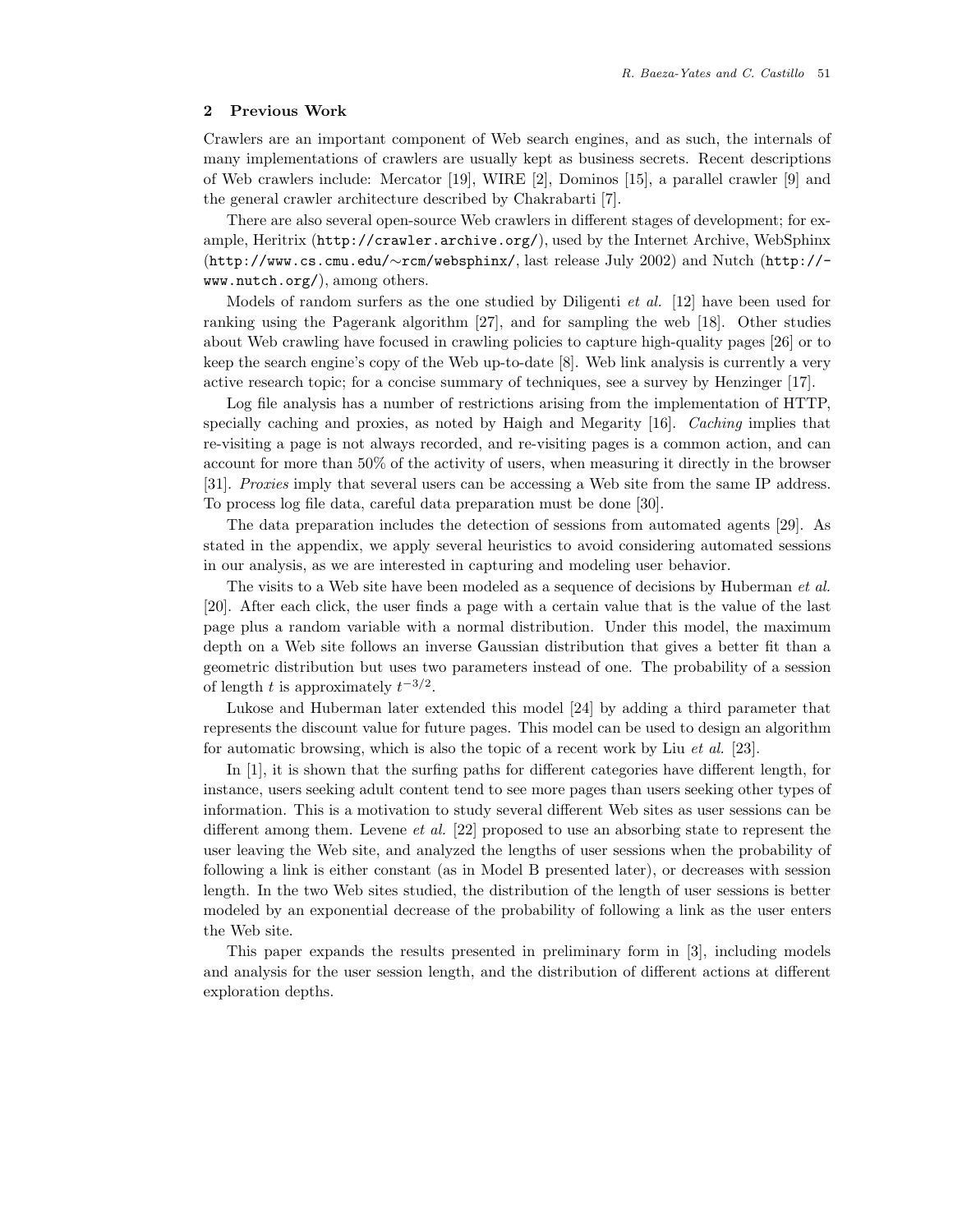# **3 Static and dynamic pages**

Most studies about the Web refer only to the "publicly indexable portion" [21], excluding a portion of the Web that has been called "the hidden Web" [28] or the "deep Web" [5, 14]. The non-indexable portion is characterized as all the pages that normal users could eventually access, but automated agents such as the crawlers used by search engines can not.

Certain pages are not indexable because they require previous registration or some special authorization such as a password, or are only available when visited from within a certain network, such as a corporate intranet. Others are *dynamic pages*, generated after the request has been made. Some times they are not indexable because they require certain parameters as input, e.g. query terms, and those query terms are unknown at crawling time. The different portions of the Web are depicted in Figure 1.



Fig. 1. The Web can be divided into password-protected and publicly available, and into dynamic and static pages.

However, many dynamic pages are indexable, as the parameters for creating them can be found by following links. For example, this is the case of typical product catalogs in Web stores, in which there are links to navigate the catalog without the user having to pose a query.

The amount of information in the Web at any given time is certainly finite, but when a dynamic page leads to another dynamic page, *the number of pages can be potentially infinite*. Take for instance a dynamic page that implements a calendar, you can always click on "next month" and from some point on there will be no more data items in the calendar. Humans can be reasonably sure that it is very unlikely to find events scheduled 50 years in advance, but a normal crawler can not. A second example would be a calculator, such as a dynamic page that calculates approximations of  $\pi$  using an iterative method. A crawler cannot tell when two pages reflect the same information. There are many more examples of "crawler traps" that involve loops and/or near-duplicates that can be detected afterward, but we want to avoid downloading them.

Also, personalization is a source of a large number of pages; if you go to www.amazon.com and start browsing your favorite books, soon you will be presented with more items about the same topics and automatically generated lists of recommendations, as the Web site assembles a vector of preferences of the visitor. The visitor is, in fact, creating Web pages as it clicks on links, and an automated agent such as a Web crawler generates the same effect. This is a case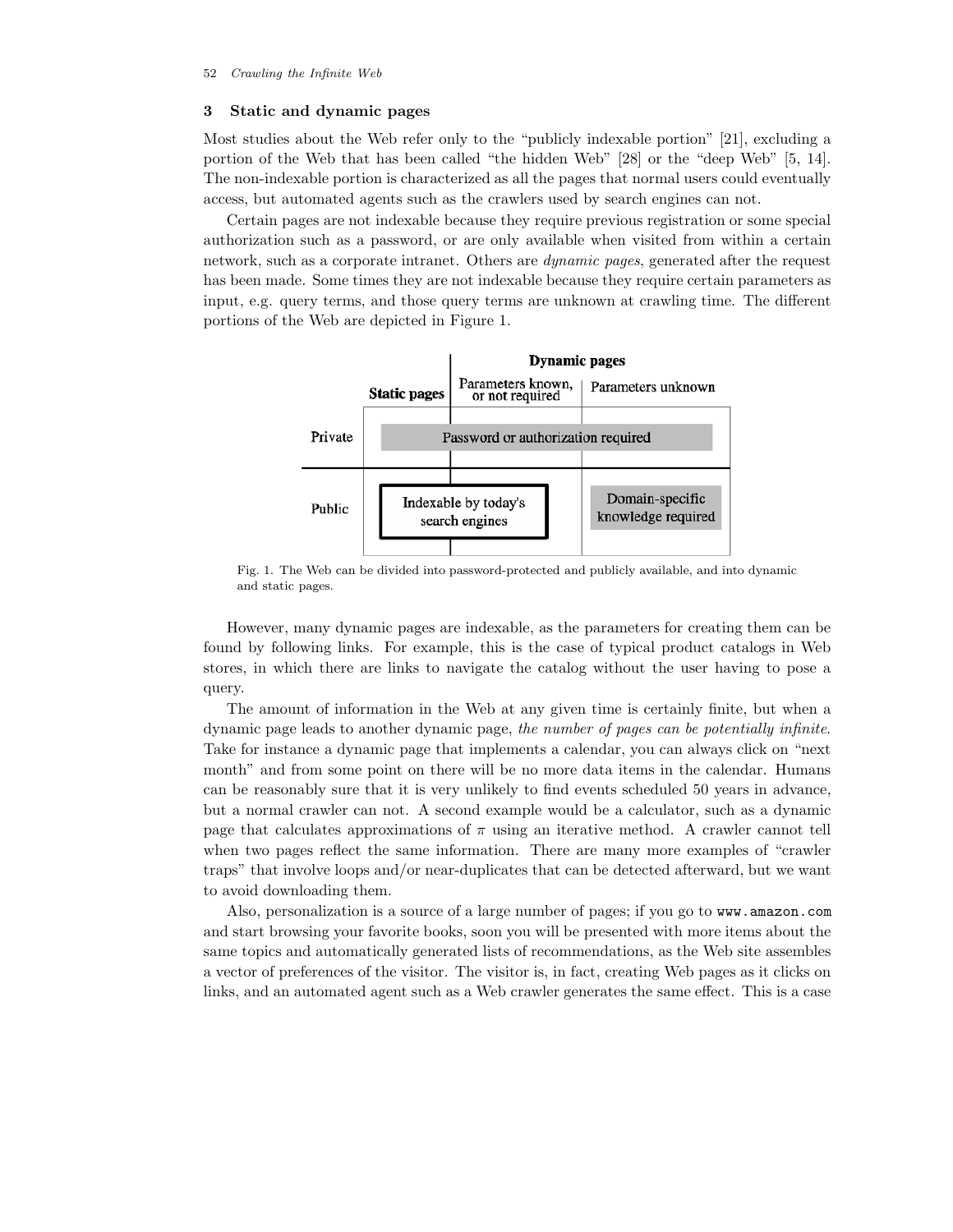of uncertainty, in which the instrument, the Web crawler, affects the object it is attempting to measure.

The Web of dynamically generated content is crawled superficially by many Web crawlers, in some cases because the crawler cannot tell a dynamic URL from a static one, and in other cases purposefully. However, few crawlers will go deeper, unless they know when to stop and how to handle dynamic pages with links to more dynamic pages.

In our previous experiences with the WIRE crawler [2], we usually limit the depth at which pages are explored, typically to 5 links in dynamic pages and 15 links in static pages. We identify dynamic pages by two heuristics: (a) we consider that a page dynamic if its URL includes a question mark, as stated by the CGI protocol; and (b) we consider that a page is dynamic if its URL include a filename extension such as PHP, ASP, JSP, etc. Over time we have assembled a list of about 25 such extensions. This covers a large proportion of the cases, but certainly not all of them.

When we plot the number of pages at a given depth, a profile as the one shown in Figure 2 is obtained (after level 5 only dynamic pages that are linked from static pages are included). The figure was obtained in [4] and arises from a large crawl of the Chilean web – and we have observed the same curve in other domains.



Fig. 2. Amount of static and dynamic pages at a given depth. Dynamic pages were crawled up to 5 levels, and static pages up to 15 levels. At all depths, static pages represent a smaller fraction of the Web than dynamic pages.

Notice that here we are not using the number of slashes in the URL, but using the real shortest distance in links with the start page(s) of the Web site. The dynamic pages grow with depth, while the static pages follow a different shape, with the maximum number of pages found around 2 or 3 links deep; this is why some search engines use the heuristic of following links to URLs that seem to hold dynamically generated content only from pages with static content. This heuristic is valid while the amount of information in static pages continues to be large, but that will not be the case in the near future, as large Web sites with only static pages are very hard to maintain.

We deal with the problem of capturing a relevant portion of the *dynamically generated content with known parameters*, while avoiding the download of too many pages. We are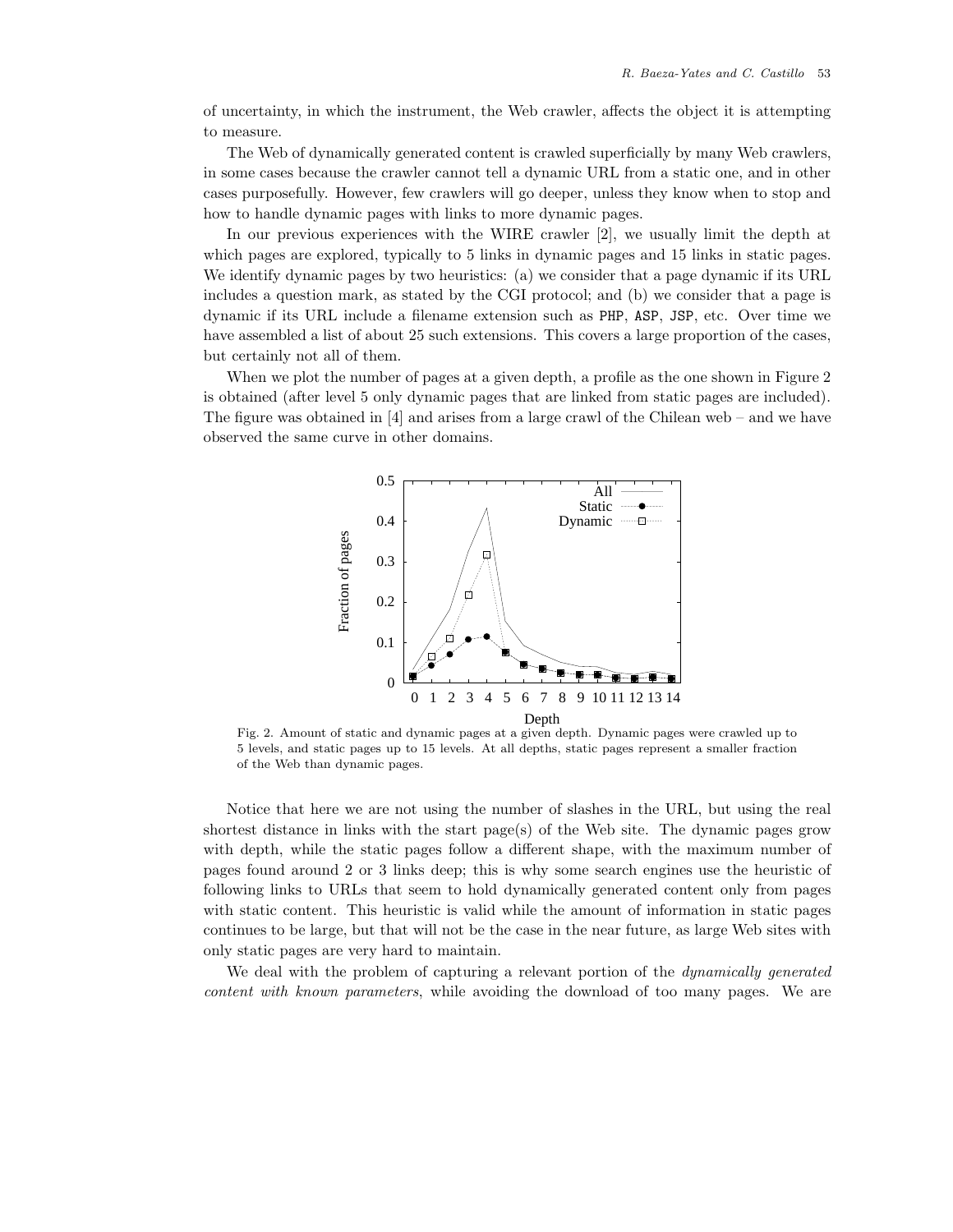interested in knowing if a user will ever see a dynamically generated page. If the probability is too low, should a search engine like to retrieve that page? Clearly, from the Web site or the searcher's point of view, the answer should be yes, but from the search engine's point of view, the answer might be no.

## **4 Random surfer models for an infinite Web site**

We will consider a Web site  $S = (Pages, Links)$  as a set of pages under the same host name that forms a directed graph. The nodes are  $Page = \{P_1, P_2, \dots\}$  and the arcs are Links such that  $(P_i, P_j) \in Links$  iff there exists a hyperlink from page  $P_i$  to page  $P_j$  in the Web site.

**Definition (User session)** We define a user session **u** as a finite sequence of page views  $\mathbf{u} = (P_1, P_2, \dots, P_n)$ , with  $P_i \in Pages$ , and  $(P_i, P_{i+1}) \in Links$ . The first request  $u_0$  does not need to be the start page located at the root directory of the server, as some users may enter to Web site following a link to an internal page, e.g., if they come from a search engine.

**Definition (Page depth)** For a page  $P_i$  and a session **u**, we define the depth of the page in the session,  $depth(P_i, \mathbf{u})$  as:

$$
depth(P_i, \mathbf{u}) = \begin{cases} 0 & \text{if } P_i = u_0 \\ \min depth(P_j, \mathbf{u}) + 1 & P_j \in \mathbf{u}, j < i, (P_j, P_i) \in Links \end{cases}
$$

The depth is basically the length of the shortest path from the start page through the pages actually seen during a session. Note that the depth of a page is not only a function of the Web site structure, it is the *perceived* depth during a particular session **u**. This is, a user session always start at depth zero, even if other users reached the same page after several clicks.

**Definition (Session depth)** We define the depth of session **u** as max depth $(P_i, u)$  with  $P_i \in u$ .

We are interested in session depth variable as its distribution is relevant from the point of view of search engines. For random surfing, we can model each page in  $Pages$  as a state in a system, and each hyperlink in Links as a possible transition. This kind of model has been studied by Huberman *et al.* [20, 1]. We propose to use a related model that collapses multiple pages at the same level as a single node, as shown in Figure 3. That is, the Web site graph is collapsed to a sequential list.

At each step of the walk, the surfer can perform one of the following atomic actions: go to the next level (action  $next$ ), go back to the previous level (action  $back$ ), stay in the same level (action stay), go to a different previous level (action prev), go to a different deeper level (action  $fwd$ ), go to the start page (action start) or jump outside the Web site (action jump).

For action *jump* we add an extra node **EXIT** to signal the end of a user session (closing the browser, or going to a different Web site) as shown in Figure 4. Regarding this Web site, after leaving, users have only one option: start again in a page with depth 0 (action start).

As this node EXIT has a single out-going link, it does not affect the results for the other nodes if we remove the node EXIT and change this by transitions going to the start level  $L_0$ .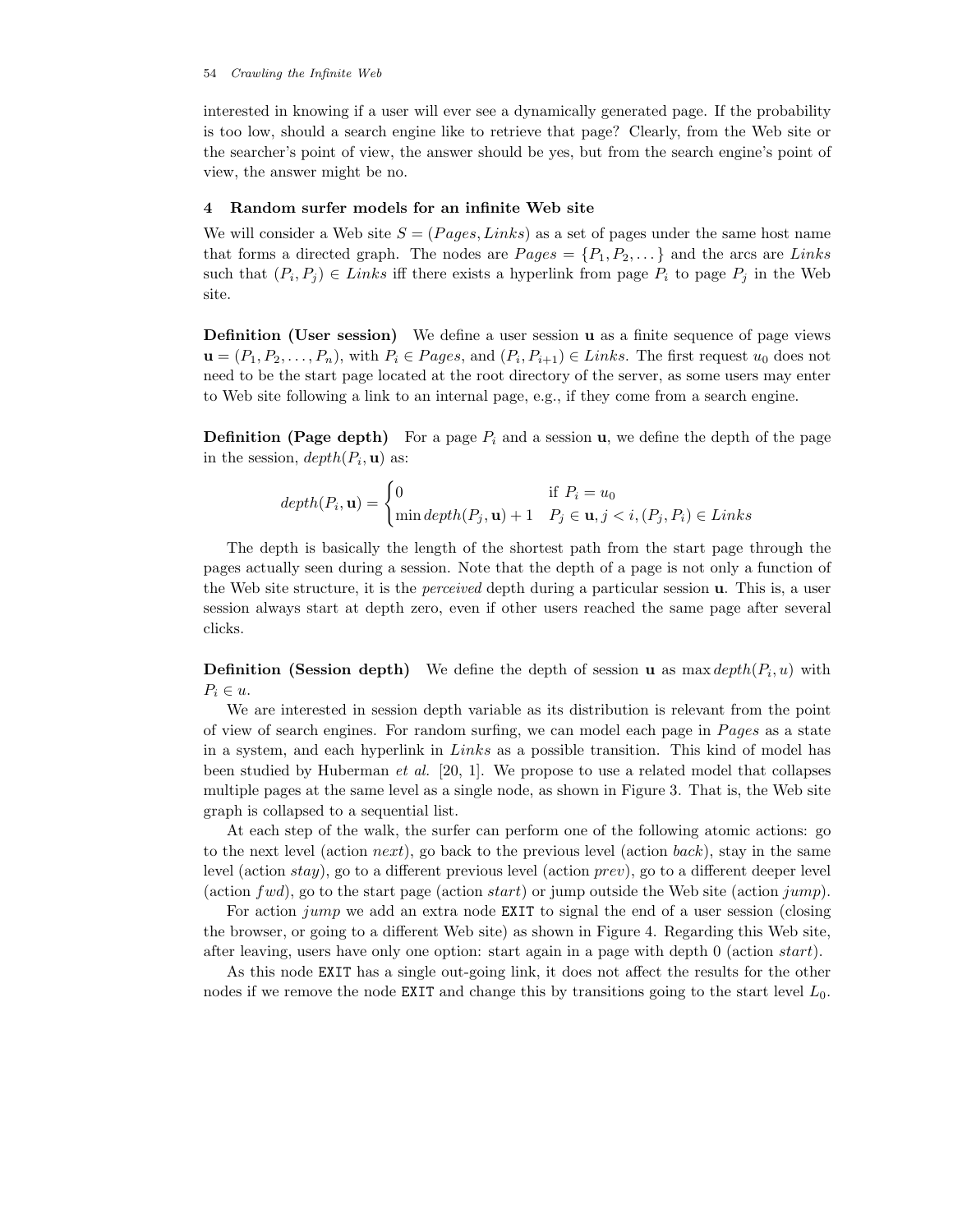

Fig. 3. A Web site and a sequence of user actions can be modeled as a tree (left). If we are concerned only with the depth at which users explore the Web site, we can collapse the tree to a linked list of levels (right).



Fig. 4. Representation of the different actions of the random surfer. The EXIT node represents leaving the Web site, and the transition between that node and the start level has probability one.

Another way to understand it is that as this process has no memory, *going back to the start page or starting a new session are equivalent*, so actions jump and start are indistinguishable in terms of the resulting probability distribution for the other nodes. As a response to the same issue, Levene *et al.* [22] proposed to use an absorbing state representing leaving the Web site; but we cannot use this idea because we want to calculate and compare stationary probability distributions.

The set of atomic actions is  $\mathcal{A} = \{next, start/jump, back, stay, prev, fwd\}$  and the probabilities if the user is currently at level  $\ell$ , are:

- $Pr(next|\ell)$ : probability of advancing to the level  $\ell + 1$ .
- $Pr(back|\ell)$ : probability of going back to the level  $\ell 1$ .
- $Pr(staty|\ell)$ : probability of staying at the same level  $\ell$ .
- $Pr(start, jump|\ell)$ : probability of going to the start page of this session, when it is not the previous two cases; this is equivalent in our model to begin a new session,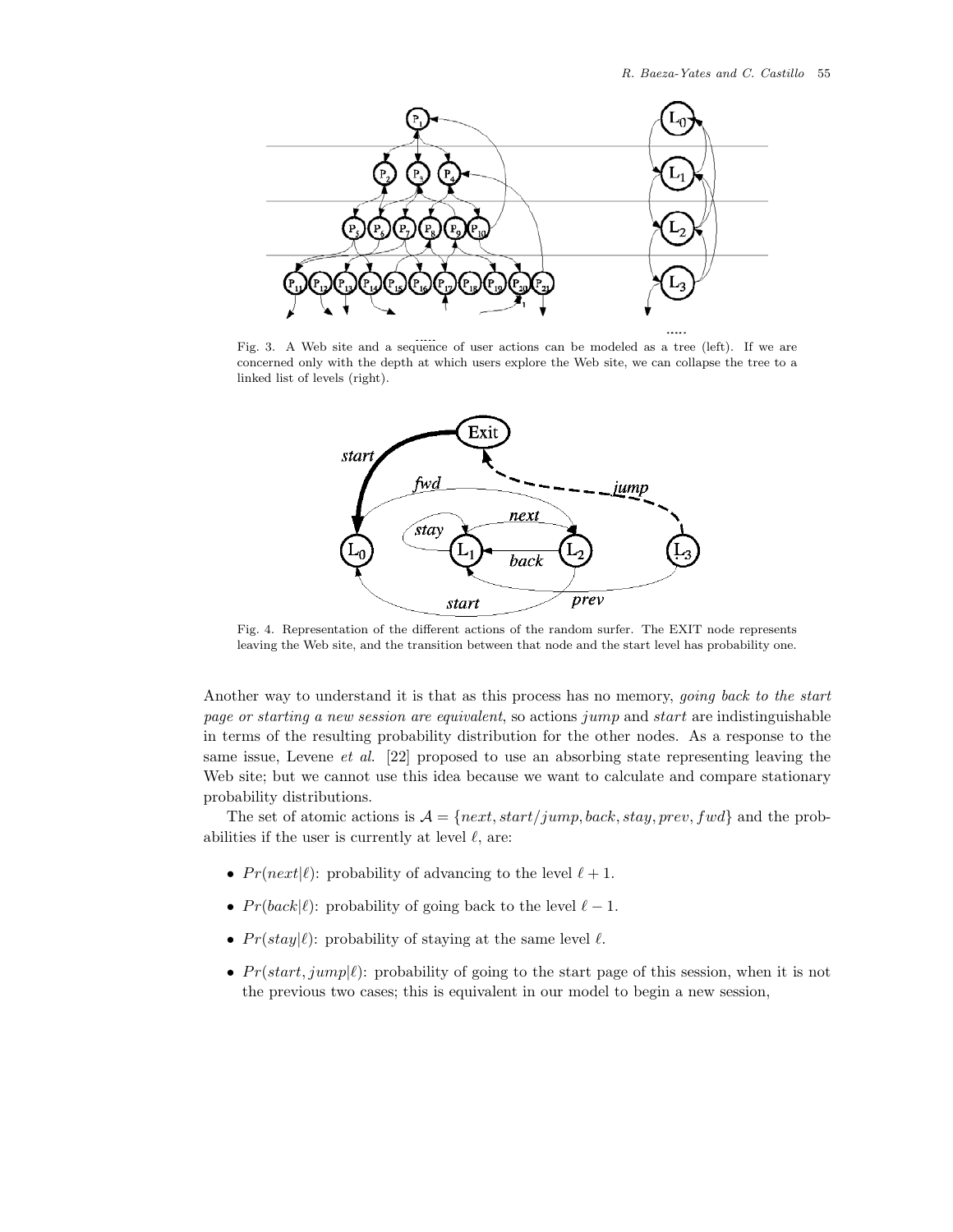- $Pr(prev|\ell)$ : probability of going to a previous level that is neither the start level nor the immediate preceding level.
- $Pr(fwd|\ell)$ : probability of going to a following level that is not the next level.

As they are probabilities,  $\sum_{action \in \mathcal{A}} Pr(action | \ell) = 1$ . The probability distribution of all levels at a given time is the vector  $\mathbf{x}(t)$ . When there exists a limit, we will call this  $\lim_{t\to\infty}$ **x**(t) = **x**.

In this paper, we study three models with  $Pr(next|\ell) = q$  for all levels, i.e.: the probability of advancing to the next level is constant. Our purpose is to predict how far will a real user go into a dynamically generated Web site. If we know that, e.g.:  $x_0 + x_1 + x_2 \ge 0.9$ , then the crawler could decide to crawl just those three levels.

The models we analyze were chosen to be as simple and intuitive as possible, though without sacrificing correctness. We seek more than just fitting the distribution of user clicks, we want to understand and explain user behavior in terms of simple operations.

Our models are "birth-and-death" processes, because they have an interpretation in terms of each level being a number representing the population of a certain species, and each transition between two levels represents either a birth of a death of a member. In this context, we note in advance that any given model in which from a certain point over the rate of death (going back to the first levels) exceeds the rate of birth (going deeper), then the population will be bounded (the visits will be found mostly in the first levels).

## *4.1 Model A: back one level at a time*

In this model, with probability q the user will advance deeper, and with probability  $1 - q$  the user will go back one level, as shown in Figure 5.



Fig. 5. Model A, the user can go forward or backward one level at a time.

Transition probabilities are given by:

- $Pr(next|\ell) = q$
- $Pr(back|\ell) = 1 q$  for  $\ell > 1$
- $Pr(stat|\ell) = 1 q$  for  $\ell = 0$
- $Pr(start, jump|\ell)=0$
- $Pr(prev|\ell) = Pr(fwd|\ell) = 0$

A stable state **x** is characterized by:

$$
x_i = qx_{i-1} + (1-q)x_{i+1} \quad (\forall i \ge 1)
$$
  

$$
x_0 = (1-q)x_0 + (1-q)x_1
$$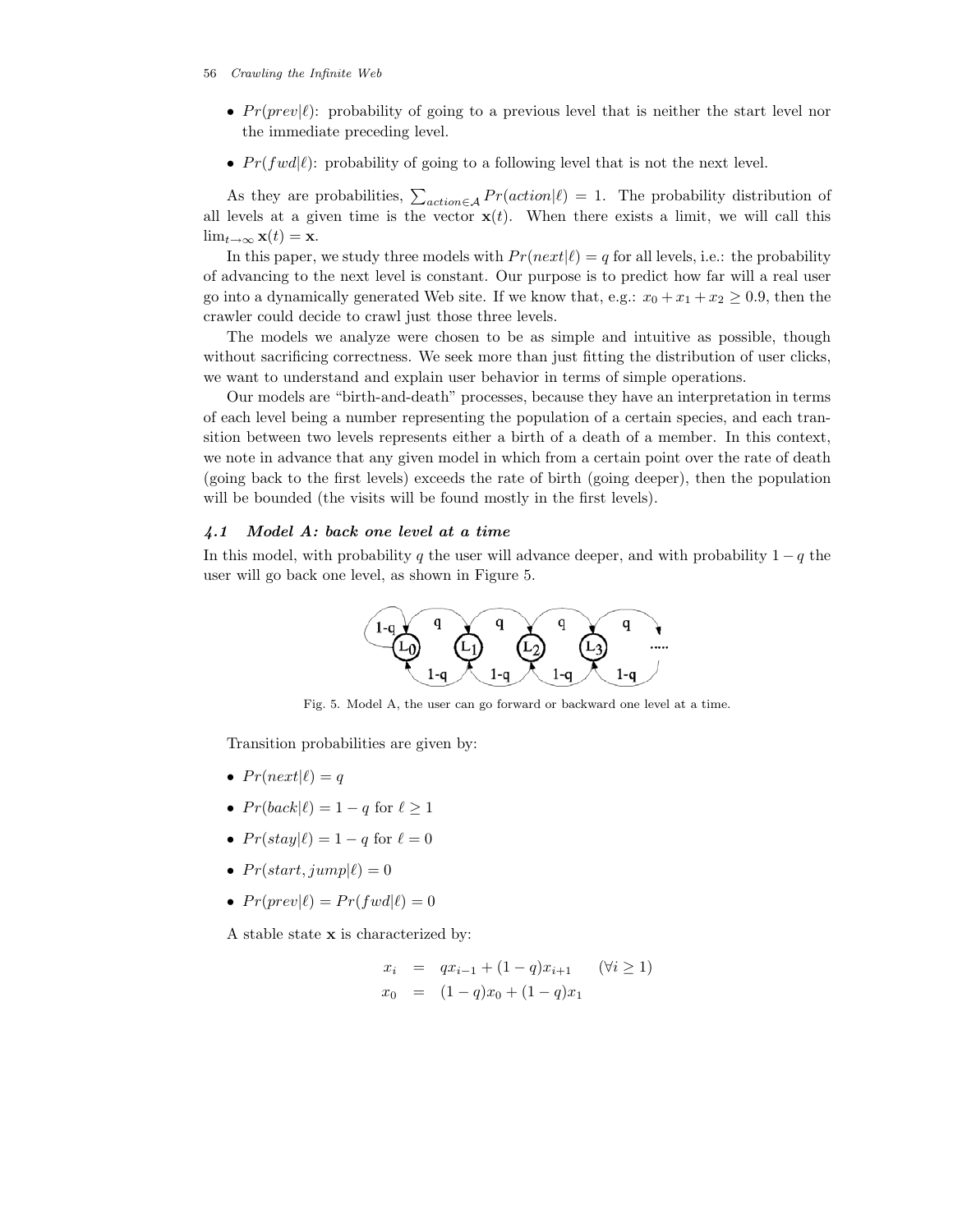The solution to this recurrence is:

$$
x_i = x_0 \left(\frac{q}{1-q}\right)^i \quad (\forall i \ge 1) .
$$

If  $q \geq 1/2$  then the solution is  $x_i = 0$ , and  $x_{\infty} = 1$ , so we have an asymptotic absorbing state. In our framework this means that no depth boundary can ensure a certain proportion of pages visited by the users. When  $q < 1/2$  and we impose the normalization constraint,  $\sum_{i\geq 0} x_i = 1$ , we have a geometric distribution:

$$
x_i = \left(\frac{1-2q}{1-q}\right) \left(\frac{q}{1-q}\right)^i
$$

The cumulative probability of levels  $0 \dots k$  is:

$$
\sum_{i=0}^{k} x_i = 1 - \left(\frac{q}{1-q}\right)^{k+1}
$$

This distribution is shown in Figure 6. We also calculate the session length, if we consider that a session ends when the user returns to level zero, as actions *start* and *jump* are equivalent. This is equivalent to the average return time to the origin in a Markov chain, which is  $1/x_0$  [25]. Hence,  $E(|\mathbf{u}|) = \frac{1-q}{1-2q}$ .



Fig. 6. Distribution of visits per depth predicted by model A.

## *4.2 Model B: back to the first level*

In this model, the user will go back to the start page of the session with probability  $1 - q$ . This is shown in Figure 7.

The transition probabilities are given by:

- $Pr(next|\ell) = q$
- $Pr(back | \ell) = 1 q$  if  $\ell = 1, 0$  otherwise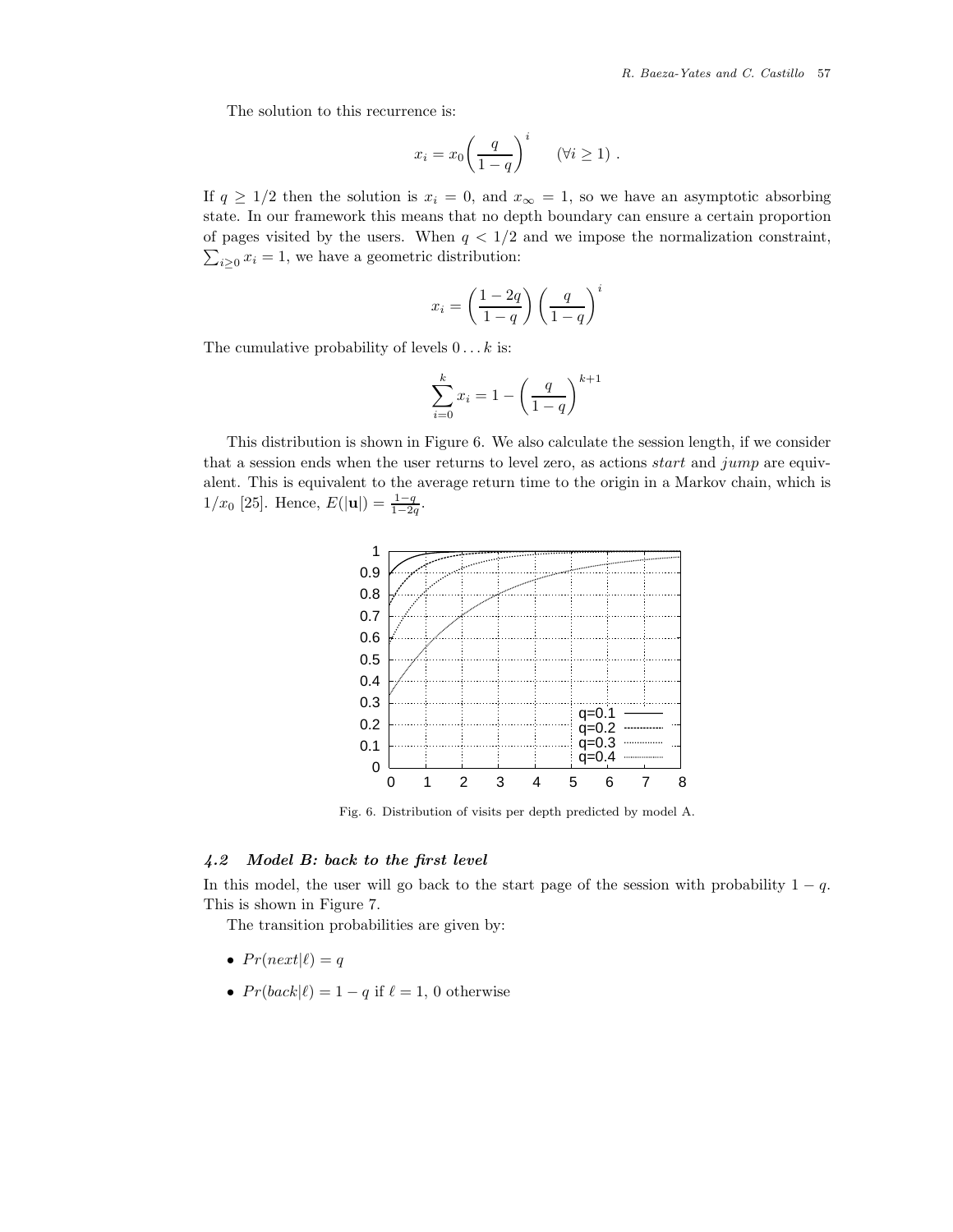

Fig. 7. Model B, users can go forward one level at a time, or they can go back to the first level either by going to the start page, or by starting a new session.

- $Pr(stat|l) = 1 q$  for  $l = 0$
- $Pr(start, jump|\ell) = 1 q$  for  $\ell \geq 2$
- $Pr(prev|\ell) = Pr(fwd|\ell) = 0$

A stable state **x** is characterized by:

$$
x_0 = (1-q) \sum_{i\geq 0} x_i = (1-q)
$$
  

$$
x_i = qx_{i-1} \quad (\forall i \geq 1)
$$

and  $\sum_{i\geq 0} x_i = 1$ .

As we have  $q < 1$  we have another geometric distribution:

$$
x_i = (1 - q)q^i
$$

The cumulative probability of levels  $0..k$  is:

$$
\sum_{i=0}^{k} x_i = 1 - q^{k+1}
$$

This distribution is shown in Figure 8. In this case we have  $E(|\mathbf{u}|) = \frac{1}{1-q}$ .

# *4.3 Model C: back to any previous level*

In this model, the user can either discover a new level with probability  $q$ , or go back to a previous visited level with probability  $1 - q$ . If a user decides to go back to a previously seen level, the level will chosen uniformly from the set of visited levels (including the current one), as shown in the Figure 9.

The transition probabilities are given by:

- $Pr(next|\ell) = q$
- $Pr(back|\ell) = 1 q/(\ell + 1)$  for  $\ell \ge 1$
- $Pr(stat|l) = 1 q/(l + 1)$
- $Pr(start, jump|\ell) = 1 q/(\ell + 1)$  for  $\ell \geq 2$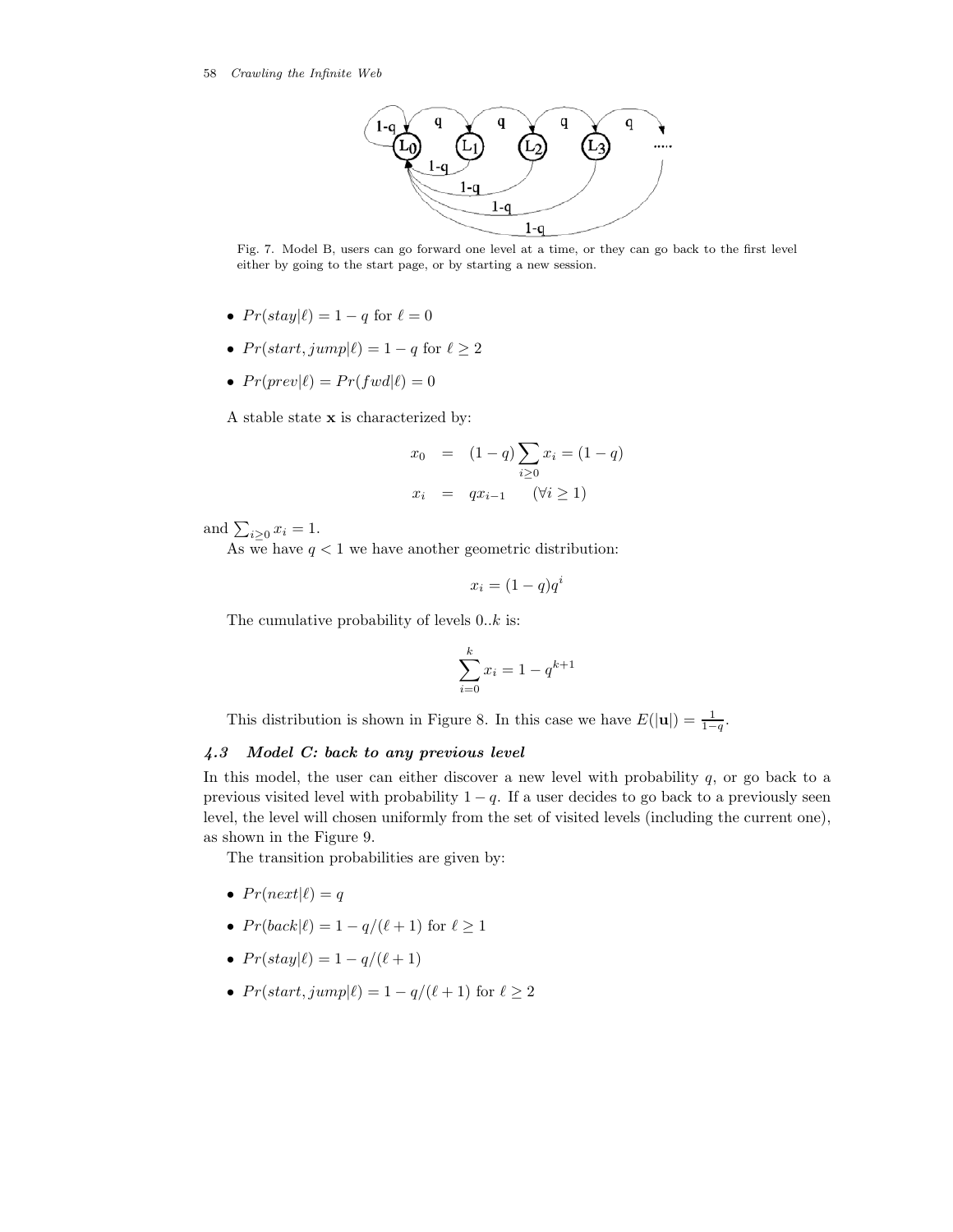

Fig. 8. Distribution of visits per depth predicted by model B.



Fig. 9. Model C: the user can go forward one level at a time, and can go back to previous levels with uniform probability.

- $Pr(prev|\ell) = 1 q/(\ell + 1)$  for  $\ell \geq 3$
- $Pr(fwd|\ell)=0$

A stable state **x** is characterized by:

$$
x_0 = (1-q) \sum_{k\geq 0} \frac{x_k}{k+1}
$$
  

$$
x_i = qx_{i-1} + (1-q) \sum_{k\geq i} \frac{x_k}{k+1} \quad (\forall i > 1)
$$

and  $\sum_{i\geq 0} x_i = 1$ .

We obtain a solution of the form:

$$
x_i = x_0 \left(i + 1\right) q^i
$$

Imposing the normalization constraint, this yields:

$$
x_i = (1 - q)^2 (i + 1) q^i
$$

The cumulative probability of levels  $0..k$  is:

$$
\sum_{i=0}^{k} x_i = 1 - (2 + k - (k+1)q) q^{k+1}
$$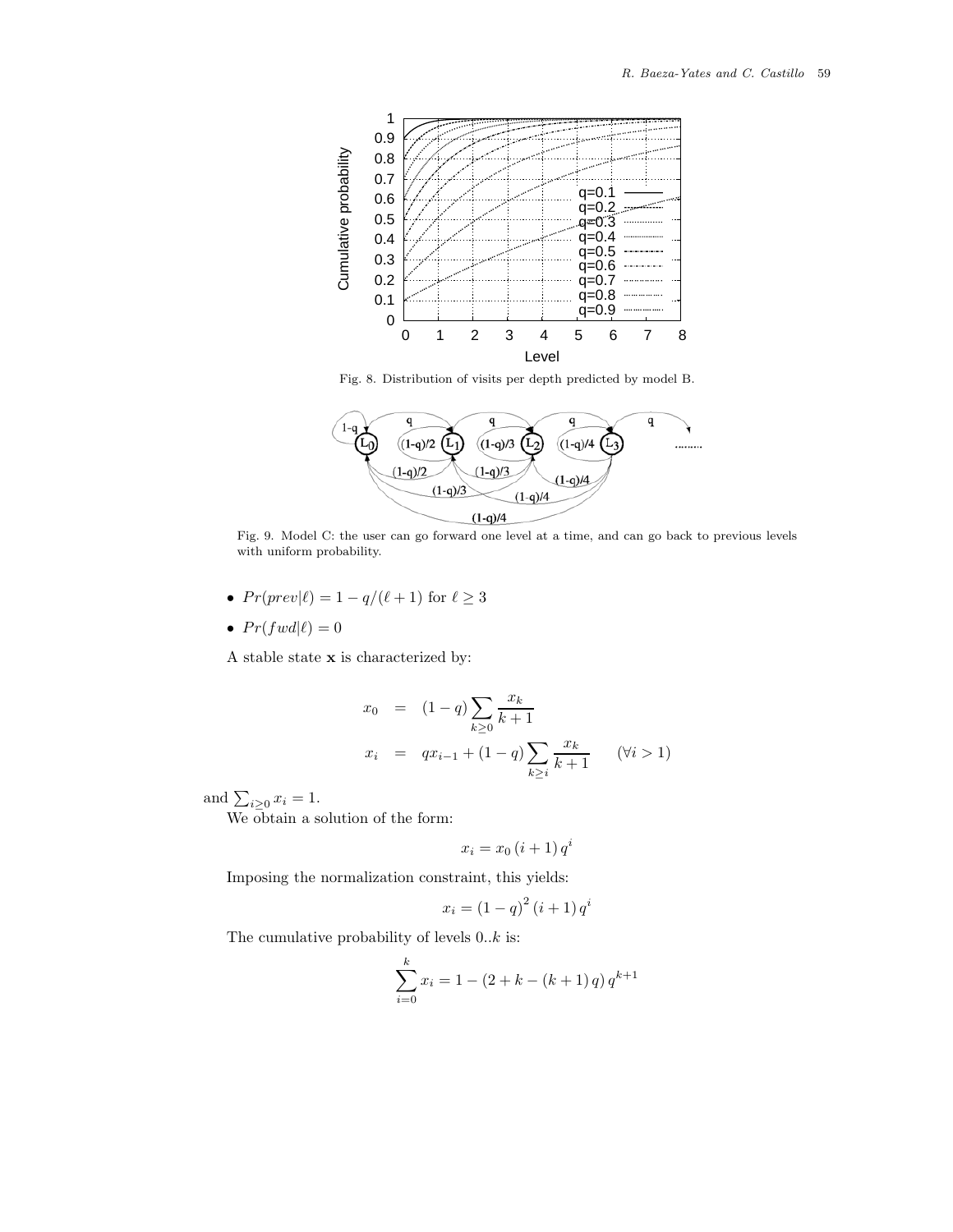This distribution is shown in Figure 10. In this case we have  $E(|\mathbf{u}|) = \frac{1}{(1-q)^2}$ .



Fig. 10. Distribution of visits per depth predicted by model C.

# *4.4 Model comparison*

We can see that if  $q \leq 0.4$ , then in these models there is no need for the crawler to go past depth 3 or 4 to capture more than 90% of the pages a random surfer will actually visit, and if q is larger, say, 0.6, then the crawler must go to depth 6 or 7 to capture the same amount of page views.

Note that the cumulative distribution obtained with model A ("back one level") using parameter  $q_A$ , and model B ("back to home") using parameter  $q_B$  are equivalent if:

$$
q_A = \frac{q_B}{1 + q_B}
$$

.

So, as the distribution of session depths is equal, except for a transformation in the parameter  $q$ , we will consider only model B for charting and fitting the distributions of session depth.

It is worth noticing that a good model should approximate both the distribution of session depth and the distribution of session length. Table 1 shows the predicted session lengths.

Table 1. Predicted average session length for the models, with different values of *q*.

|     | Model A | Model B | Model C |
|-----|---------|---------|---------|
| 0.1 | 1.13    | 1.11    | 1.23    |
| 0.2 | 1.33    | 1.25    | 1.56    |
| 0.3 | 1.75    | 1.43    | 2.04    |
| 0.4 | 3.00    | 1.67    | 2.78    |
| 0.5 |         | 2.00    | 4.00    |
| 0.6 |         | 2.50    | 6.25    |
| 0.7 |         | 3.34    | 11.11   |
| 0.8 |         | 5.00    | 25.00   |
| 0.9 |         | 10.00   | 100.00  |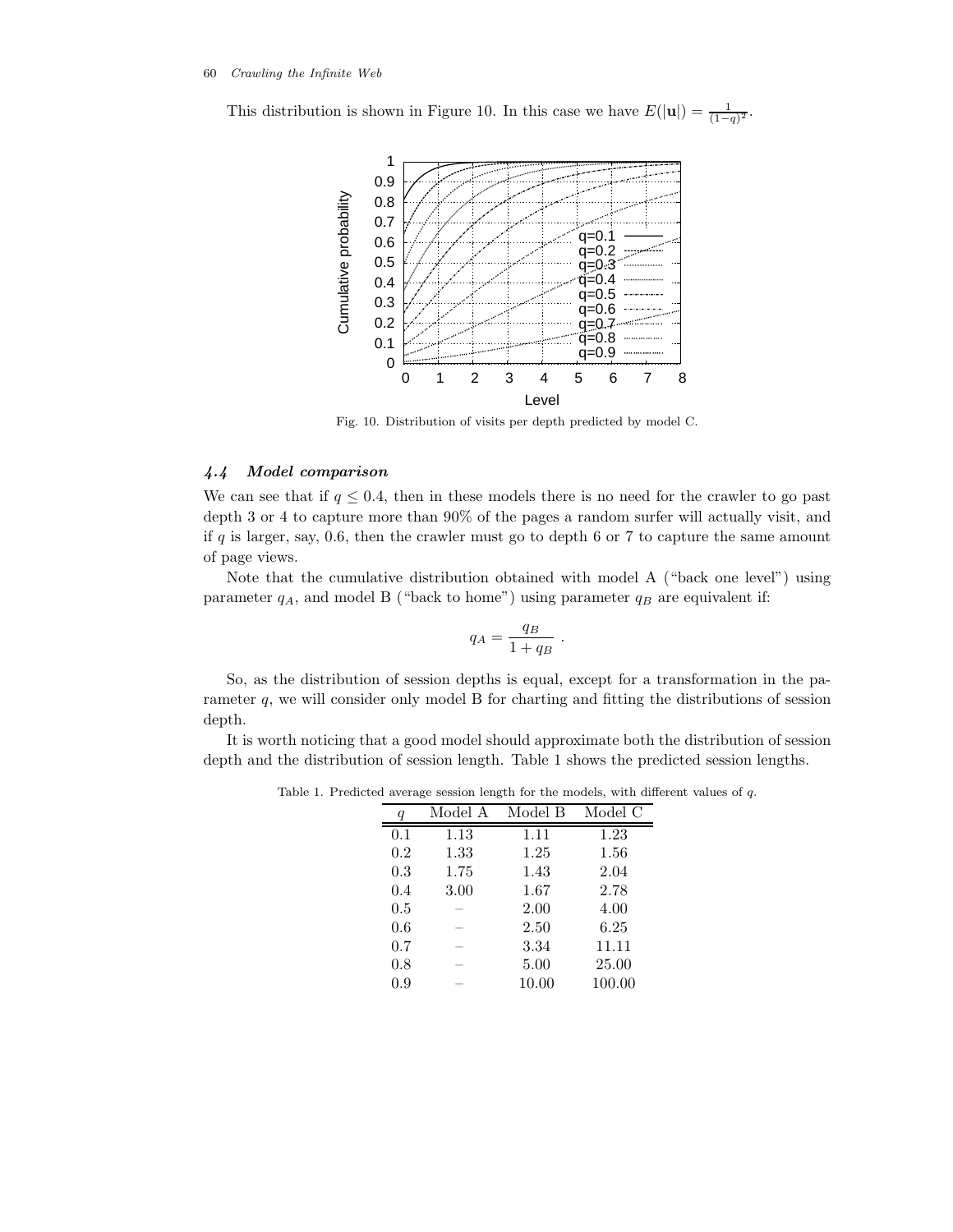In Table 1 we can see that although the distribution of session depth is the same for models A and B, model B predicts shorter sessions. Observed average session lengths in the studied Web sites are mostly between 2 and 3, so reasonable values for  $q$  lie between 0.4 and 0.6.

# **5 Data from user sessions in Web sites**

We studied real user sessions on 13 different Web sites in the US, Spain, Italy and Chile, including commercial and educational sites, non-governmental organizations, and sites in which collaborative forums play a major role, also known as "Blogs".

We obtained access logs with anonymous IP addresses from these Web sites, and processed them to obtain user sessions using the procedure described in Annex A.

## *5.1 General characteristics of user sessions*

The characteristics of the sample, as well as the results of fitting models B and C to the data are summarized in Table 2. The names of the Web sites are not public because some of the log files, specially those of commercial entities, were obtained under the condition of publishing only the statistical results.

Table 2. Characteristics of the studied Web sites. The number of user sessions does not reflect the relative traffic of the Web sites, as it was obtained in different time periods. The average number of page views per session is larger in Blogs. "Root entry" is the fraction of sessions starting in the home page.

| Code            | Type                  | Country | Recorded | Average        | Average    | Root   |
|-----------------|-----------------------|---------|----------|----------------|------------|--------|
|                 |                       |         | sessions | session length | max. depth | entry  |
| E1              | Educational           | Chile   | 5,500    | 2.26           | 0.98       | 84%    |
| E2              | Educational           | Spain   | 3,600    | 2.82           | 1.41       | 68%    |
| E3              | Educational           | US      | 71,300   | 3.10           | 1.31       | 42\%   |
| C1              | Commercial            | Chile   | 12,500   | 2.85           | 0.99       | 38%    |
| C <sub>2</sub>  | Commercial            | Chile   | 9,600    | 2.12           | 1.01       | 32%    |
| R1              | Reference             | Chile   | 36,700   | 2.08           | 0.95       | 11%    |
| R <sub>2</sub>  | Reference             | Chile   | 14,000   | 2.72           | 1.21       | 22%    |
| O <sub>1</sub>  | Organization          | Italy   | 10,700   | 2.93           | 1.97       | 63%    |
| O <sub>2</sub>  | Organization          | US      | 4,500    | 2.50           | 1.13       | $1\%$  |
| OB <sub>1</sub> | $Organization + Blog$ | Chile   | 10,000   | 3.73           | 1.89       | $31\%$ |
| OB <sub>2</sub> | $Organization + Blog$ | Chile   | 2,000    | 5.58           | 2.48       | 84%    |
| B1              | <b>Blog</b>           | Chile   | 1,800    | 9.72           | 3.56       | 39%    |
| B <sub>2</sub>  | <b>Blog</b>           | Chile   | 3,800    | 10.39          | 2.31       | 21%    |

By inspecting Table 2, we observe that the average session length involves about 2 to 3 pages, and user sessions in Blogs are larger than in the other Web sites. This is reasonable as Web postings are very short, so a user reads several of them during a session.

## *5.2 Distribution of visits per depth*

Figure 11 shows the cumulative distribution of visits per page depth to Web sites. We can see that at least  $80\%$ -95% of the visits occur at depth  $\leq 4$  (this is, no more than four "clicks" away from the entry page). It is also noticeable that about 30%-50% of the sessions include only the start page.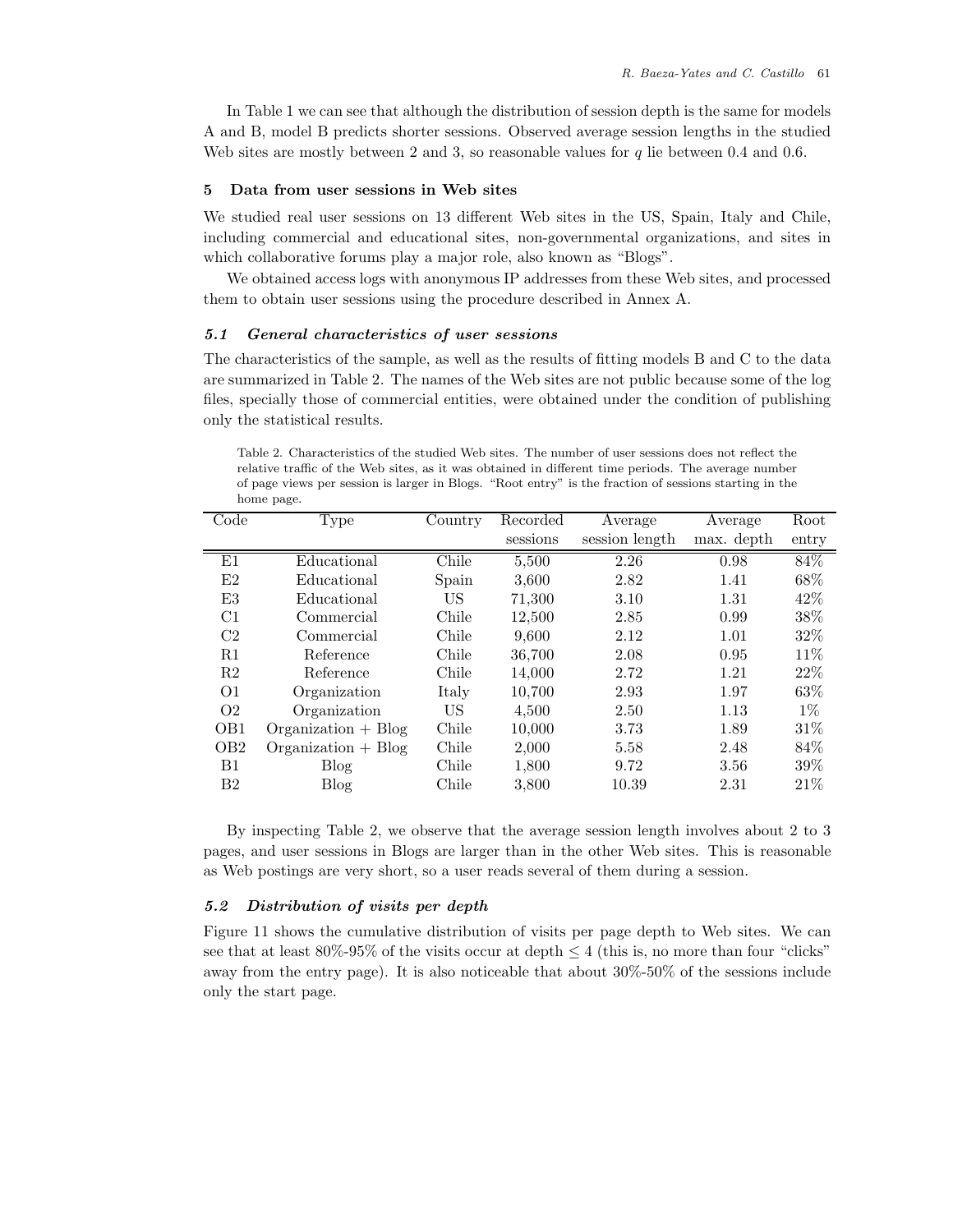62 *Crawling the Infinite Web*



Fig. 11. Cumulative distribution of visits per level, from access logs of Web sites. E=educational, C=commercial, O=non-governmental organization, OB=Organization with on-line forum, B=Blog (Web log or on-line forum).

The distribution of visits per depth follows a power law, as shown in Figure 12. We only selected the log files with more than 10,000 sessions recorded in order to have enough sessions across the entire range of the figure, which is 30 levels.



Fig. 12. Distribution of visits per level. In this figure we only selected the log files with more than 10,000 sessions recorded.

An interesting observation about the distribution session lengths is that although they are longer in Blogs, they are not much deeper than in the other Web sites, as shown in Table 2. This led us to study the relationship between session length and session depth. The result is shown in Figure 13, which uses information from all our samples including Blogs. Session depth grows slower than session length, and even long sessions, which are very rare, are not so deep. User browsing is certainly not depth-first.

The discrepancy between session length and depth is important from the point of view of an alternative model. Suppose the user chooses a session length at random before entering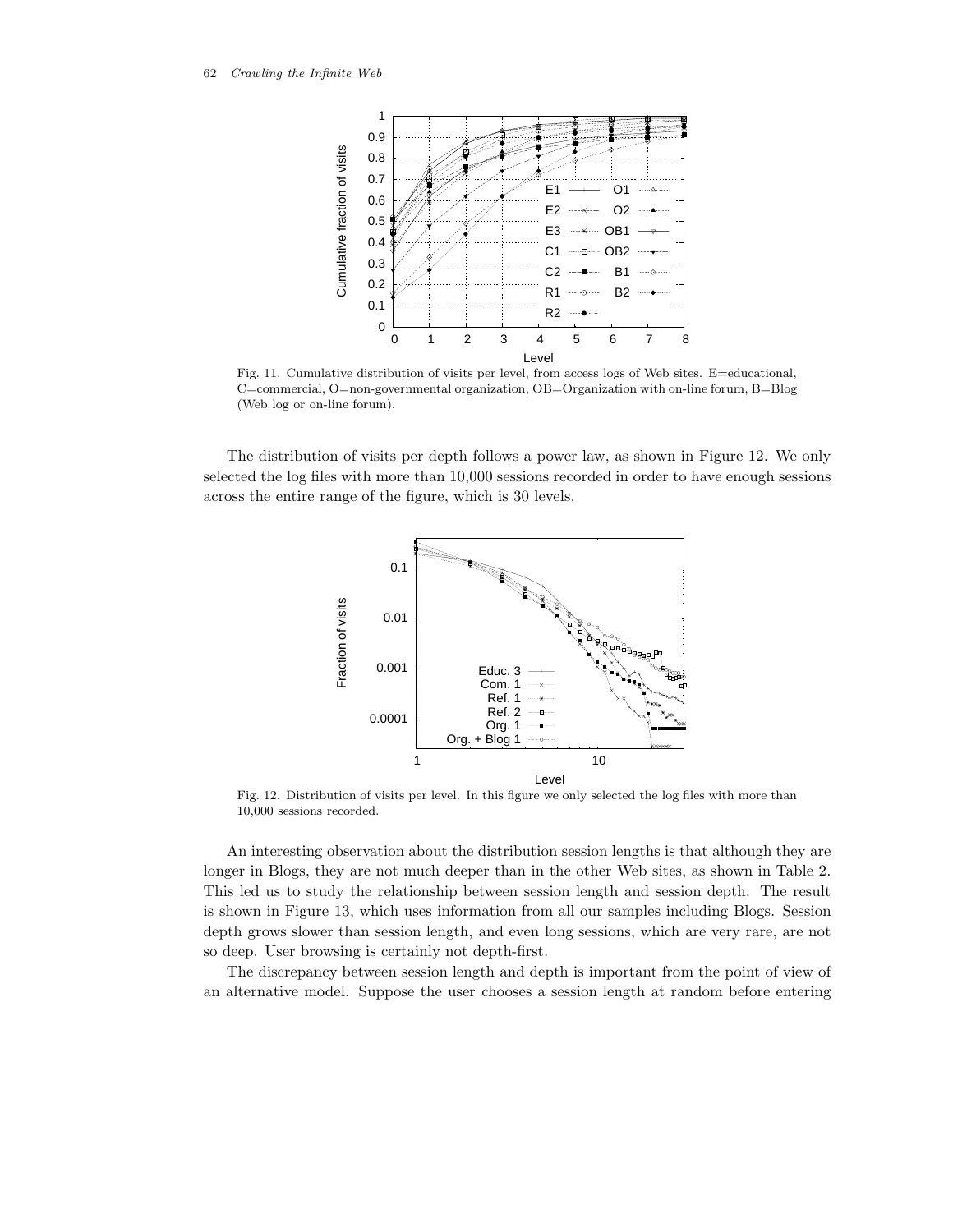

Fig. 13. Session length vs. average session depth in the studied user sessions. Even very long sessions, which are rare, are not very deep.



Fig. 14. Session length distribution.

the Web site (this session length could reflect that the user has a certain amount of time or interest in the topic). In this model, the average session depth could be overestimated if we do not account for the fact that the browsing pattern is not depth-first. Figure 14 shows the session length distribution which follows a power law with parameter almost -2. This differs from the results of Huberman that had parameter -3/2 [20].

# **6 Model fit**

We fitted the models of cumulative depth to the data from Web sites. The results are presented in Table 3 and Figure 18. In general, the curves produced by model B (and model A) are a better approximation to the user sessions than the distribution produced by model C, except for Blogs, as seen in Figure 19. The approximation is good for characterizing session depth, with error in general lower than 5%.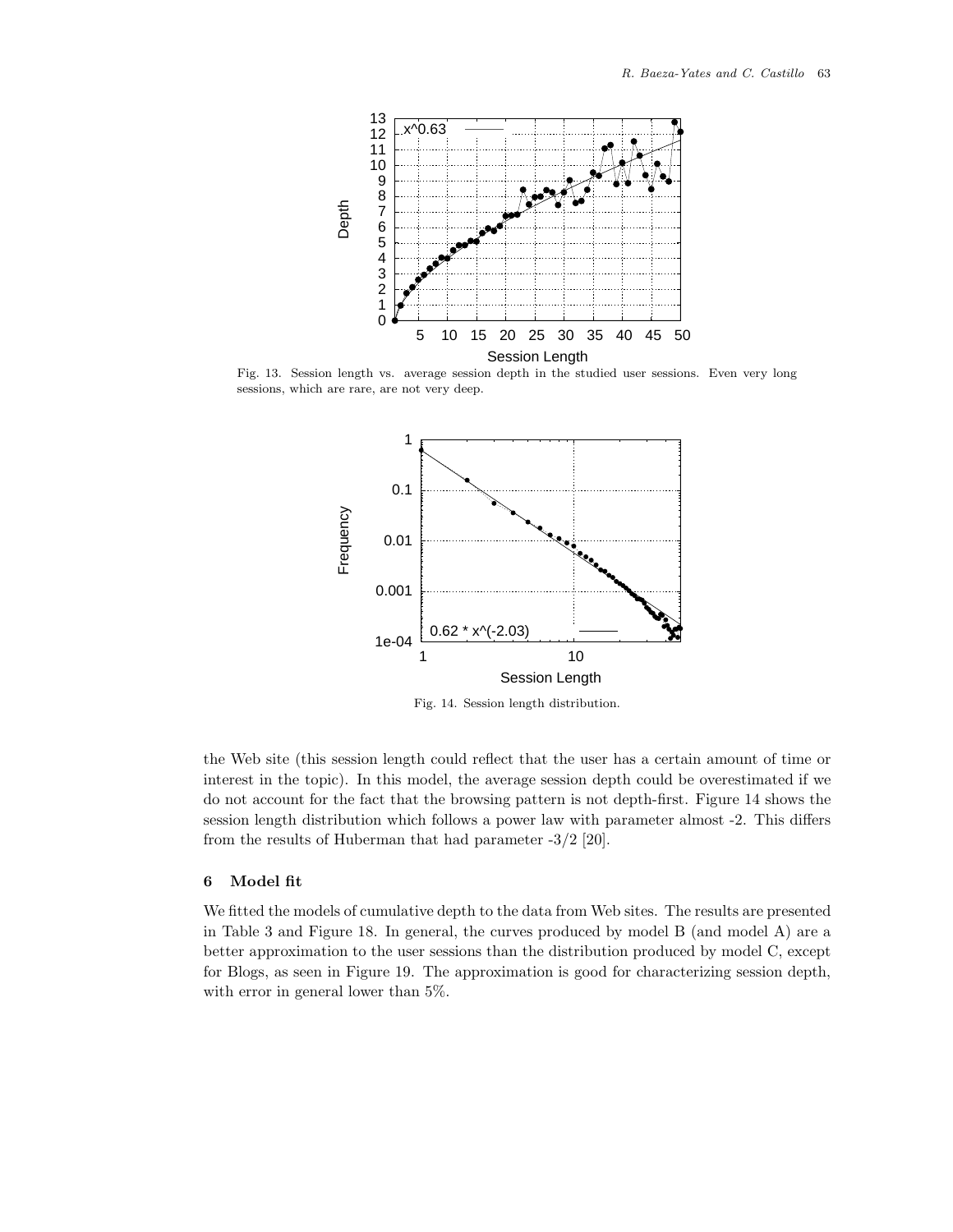Table 3. Results of fitting models B (equivalent to model A) and C to the distribution of visits per depth in the studied Web sites. The minimum fitting error for each Web site is shown in bold face.

|                 | Model B          |          |      | Model C  |
|-----------------|------------------|----------|------|----------|
| Code            | $\boldsymbol{q}$ | Error    | q    | Error    |
| Educ. 1         | 0.51             | $0.88\%$ | 0.33 | $3.69\%$ |
| Educ. 2         | 0.51             | $2.29\%$ | 0.32 | $4.11\%$ |
| Educ. 3         | 0.64             | $0.72\%$ | 0.45 | $3.65\%$ |
| Com. 1          | 0.55             | $0.39\%$ | 0.36 | 2.90%    |
| Com. $2$        | 0.62             | 5.17%    | 0.41 | 10.48%   |
| Ref. 1          | 0.54             | $2.96\%$ | 0.34 | 6.85%    |
| Ref. 2          | 0.59             | 2.75%    | 0.39 | 6.11%    |
| Org. 1          | 0.54             | 2.36\%   | 0.35 | $2.27\%$ |
| Org. $2$        | 0.62             | $2.31\%$ | 0.42 | $5.95\%$ |
| $Org. + Blog 1$ | 0.65             | $2.07\%$ | 0.46 | $5.20\%$ |
| Org. $+$ Blog 2 | 0.72             | 0.35%    | 0.54 | 2.00%    |
| Blog 1          | 0.79             | 0.88%    | 0.63 | $0.70\%$ |
| Blog 2          | 0.78             | 1.95%    | 0.63 | $1.01\%$ |

Table 4. Average distribution of the different actions in user sessions of the studied Web sites, except for Blogs. Transitions with values greater than 0.1 are shown in boldface.

| Level          | Observations | Next  | Start | Jump  | Back  | Stay  | Prev  | Fwd   |
|----------------|--------------|-------|-------|-------|-------|-------|-------|-------|
| $\theta$       | 247985       | 0.457 |       | 0.527 |       | 0.008 |       | 0.000 |
| 1              | 120482       | 0.459 |       | 0.332 | 0.185 | 0.017 |       | 0.000 |
| $\overline{2}$ | 70911        | 0.462 | 0.111 | 0.235 | 0.171 | 0.014 |       | 0.001 |
| 3              | 42311        | 0.497 | 0.065 | 0.186 | 0.159 | 0.017 | 0.069 | 0.001 |
| $\overline{4}$ | 27129        | 0.514 | 0.057 | 0.157 | 0.171 | 0.009 | 0.088 | 0.002 |
| $\overline{5}$ | 17544        | 0.549 | 0.048 | 0.138 | 0.143 | 0.009 | 0.108 | 0.002 |
| 6              | 10296        | 0.555 | 0.037 | 0.133 | 0.155 | 0.009 | 0.106 | 0.002 |
| 7              | 6326         | 0.596 | 0.033 | 0.135 | 0.113 | 0.006 | 0.113 | 0.002 |
| 8              | 4200         | 0.637 | 0.024 | 0.104 | 0.127 | 0.006 | 0.096 | 0.002 |
| 9              | 2782         | 0.663 | 0.015 | 0.108 | 0.113 | 0.006 | 0.089 | 0.002 |
| 10             | 2089         | 0.662 | 0.037 | 0.084 | 0.120 | 0.005 | 0.086 | 0.003 |
| 11             | 1649         | 0.656 | 0.020 | 0.076 | 0.119 | 0.018 | 0.105 | 0.004 |
| 12             | 1273         | 0.687 | 0.040 | 0.091 | 0.091 | 0.007 | 0.082 | 0.001 |
| 13             | 1008         | 0.734 | 0.015 | 0.058 | 0.112 | 0.005 | 0.054 | 0.019 |
| 14             | 814          | 0.716 | 0.005 | 0.051 | 0.113 | 0.015 | 0.080 | 0.019 |
| 15             | 666          | 0.762 | 0.025 | 0.056 | 0.091 | 0.008 | 0.041 | 0.017 |

We also studied the empirical values for the distribution of the different actions at different levels in the Web site. We averaged this distribution across all the studied Web sites at different depths. The results are shown in Table 4, in which we consider all the Web sites except for Blogs.

Inspecting Table 4, we can see that the actions next, jump and back are the more important ones, which is evidence for the adequacy of models A (back one level) and model B (back to start level).

We can see in Figure 15 that  $Pr(next|\ell)$  does not vary too much, and lies between 0.45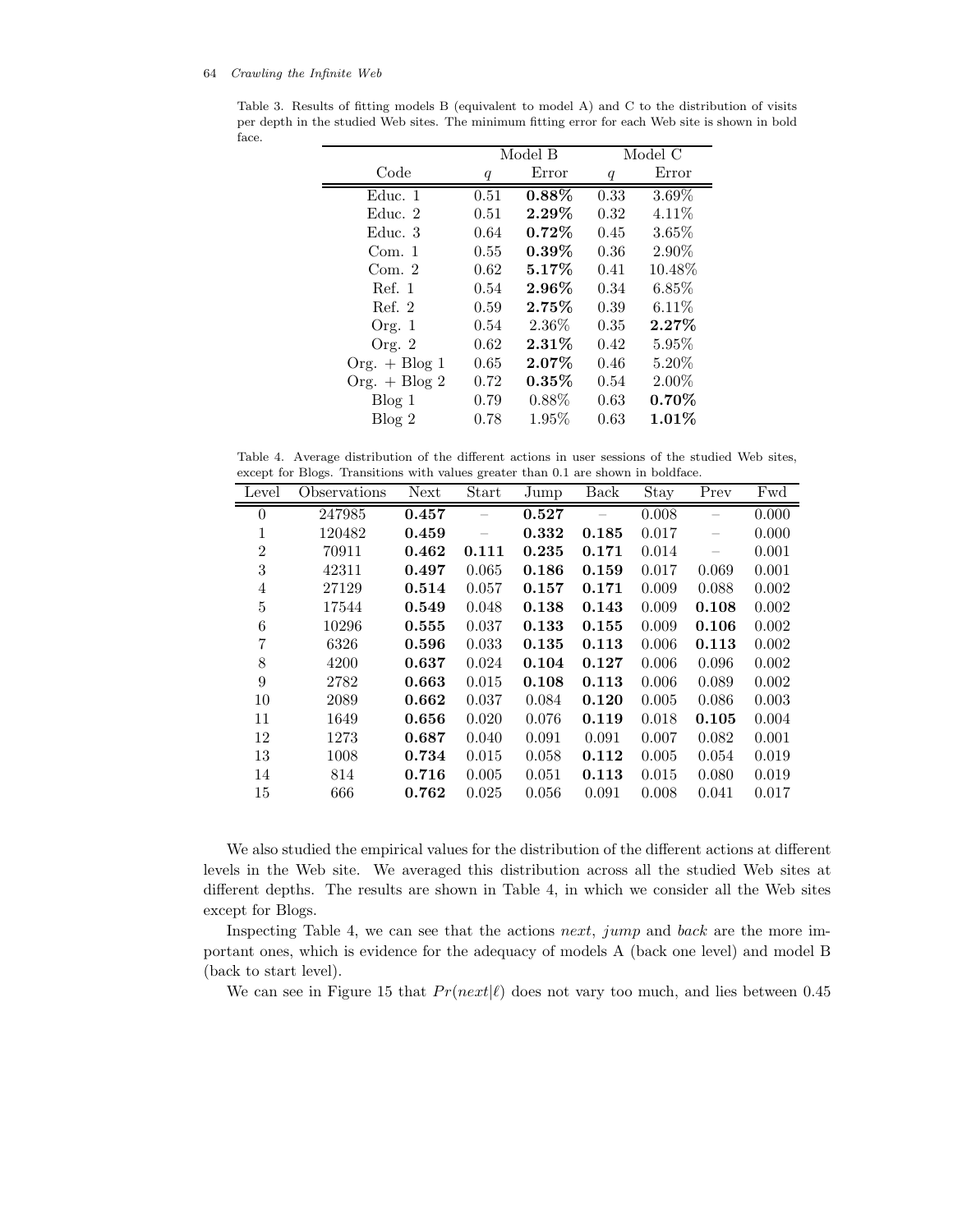

Fig. 15. Experimental values for our atomic actions.

and 0.6, increasing as  $\ell$  grows. This is reasonable as a user that already have seen several pages is more likely to follow a link. From the point of view of our models, it is certainly not constant, but is almost constant for the first five levels which are the relevant ones. On the other hand, prev and back are closer to constant.

Actions *start, stay* and fwd are not very common. These actions include visits to pages that have been already seen, but it seems that pages are only re-visited by going back one level.

# **7 Conclusions**

The models and the empirical data presented lead us to the following characterization of user sessions in the studied Web sites: they can be modeled as a random surfer that either advances one level with probability q, or leaves the Web site with probability  $1-q$ . In general  $q \approx 0.45 - 0.55$  for the first few levels, and then  $q \approx 0.65 - 0.70$ . This simplified model is good enough for representing the data for Web sites, but:

- We could also consider Model A (back one level at a time), which is equivalent in terms of cumulative probability per level, except for a change in the parameters. Based on the empirical data, we observe that users at first just leave the Web site while browsing (Model B), but after several clicks, they are more likely to go back one level (Model A).
- A more complex model could be derived from empirical data, particularly one that considers that q depends on  $\ell$ . We considered that for deciding when to stop while doing Web crawling, the simple model is good enough.
- Model C appears to be better for Blogs. A similar study to this one, focused only in the access logs of Blogs seems a reasonable thing to do since Blogs represent a growing portion of on-line pages.

In all cases, the models and the data show evidence of a distribution of visits that is strongly biased to the first few levels of the Web site. According to this distribution, more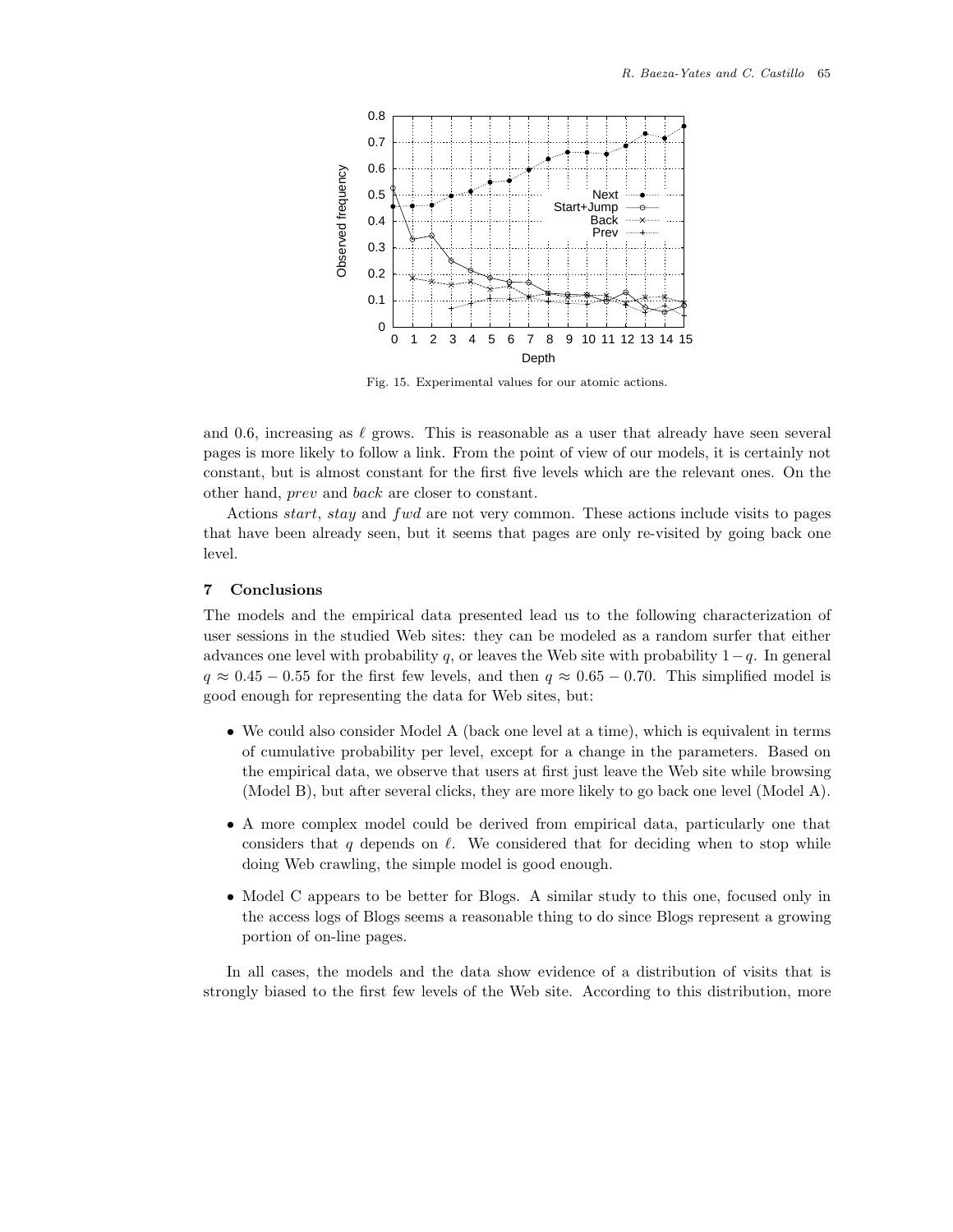than 90% of the visits are closer than 3 to 4 clicks away from the entry page in most of the Web sites we studied. In the case of the two Blogs we studied, we observed deeper user sessions, with 90% of the visits within 6 to 7 clicks away from the entry page. Although our models do not fit well for deep sessions, they are accurate for the first five relevant levels.

We would need much more data to get significant results for over six levels, and we would need several blogs to be able to establish clearly the difference in session length between blogs and other Web sites. Our results point to general trends that seem to repeat themselves in several different samples, but a larger study including more Web sites and more user sessions should certainly provide stronger results.

In theory, as internal pages can be starting points, it could be concluded that Web crawlers must always download entire Web sites. However, entry pages are usually only in the first few levels of a Web site. If we consider the physical page depth in the directory hierarchy of a Web site, we observe that the frequency of surfing entry points per level rapidly decreases, as shown in Figure 16. This is consistent with the findings of Eiron *et al.*; they observed that "when links are external to a site, they tend to link to the top level of the site" [13]. With some exceptions (e.g.: mailing list archives which are usually accessed after a Web search), users tend to enter Web sites either from the home page or from a page directly linked from the home page.



Fig. 16. Fraction of different Web pages seen at a given depth, and fraction of entry pages at the same depth, considering the directory structure, in the studied Web sites. Frequencies are normalized relative to all pages.

Link analysis, specifically Pagerank, provides more evidence for our conclusions. We asked, what fraction of the total Pagerank score is captured by the pages on the first  $\ell$  levels of the Web sites? To answer this, we crawled a large portion of the Chilean Web (.cl) obtaining around 3 million pages in April of 2004, using 150 thousand seed pages that found 53 thousand Web sites. Figure 17 shows the cumulative Pagerank score for this sample. Again, the first five levels capture more than 80% of the best pages. Note that the levels here are obtained in terms of the global Web structure, considering internal and external links, not user sessions. These results are consistent with the findings by Najork and Wiener [26].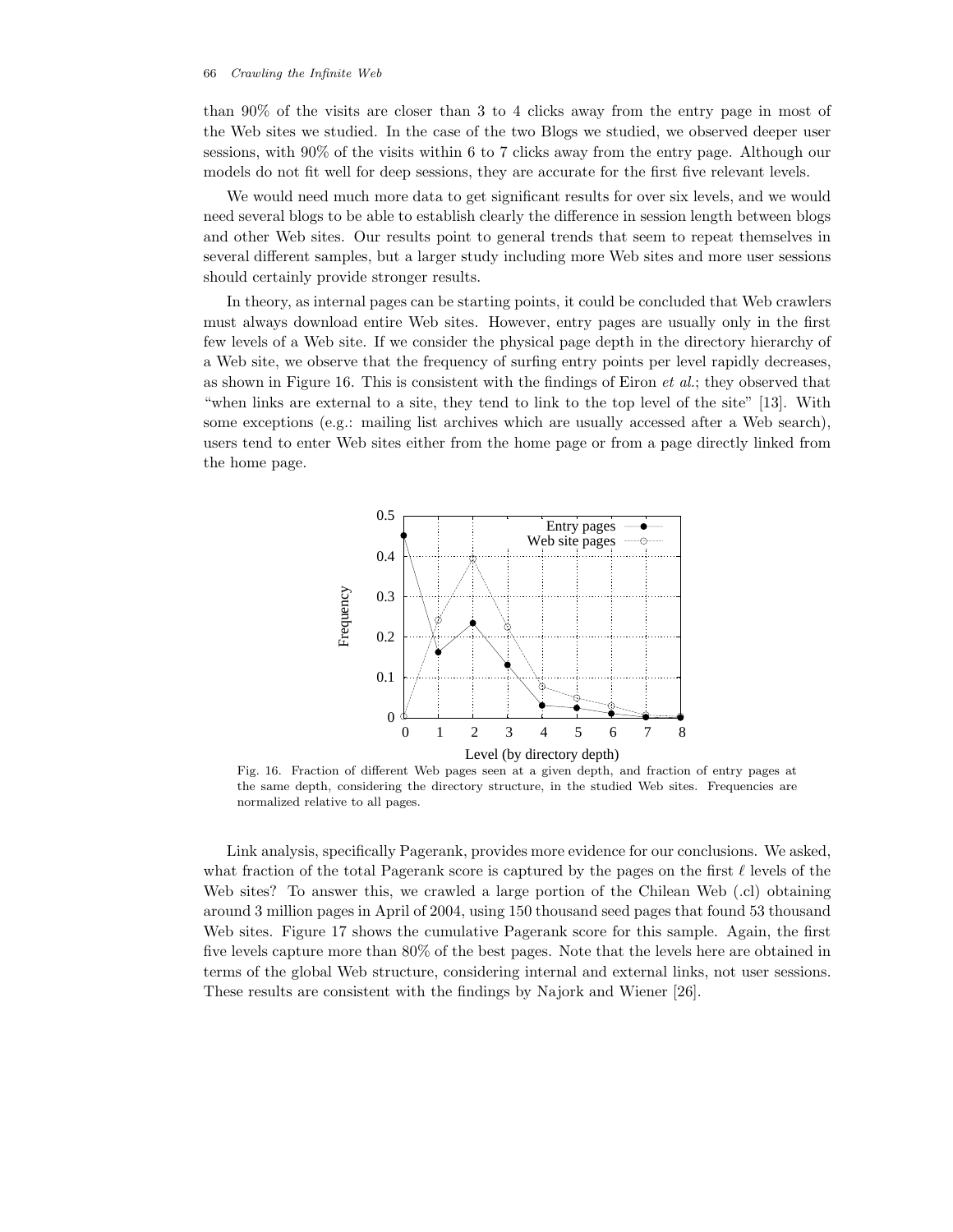

Fig. 17. Cumulative Pagerank by page levels in a large sample of the Chilean Web.

These models and observations could be used by a search engine, and they can also account for differences in Web sites. For instance, if the search engine's crawler performs a breadthfirst crawling and can measure the ratio of new URLs from a Web site it is adding to its queue vs. seen URLs, then it should be able to infer how deep to crawl that specific Web site. The work we presented in this article provides a framework for that kind of adaptivity.

An interesting enhancement of the models shown here is to consider the content of the pages to detect duplicates and near-duplicates. In our model, downloading a duplicate page should be equivalent to going back to the level at that we visited that page for the first time. A more detailed analysis could also consider the distribution of terms in Web pages and anchor text as the user browses through a Web site.

A different class of models for user browsing, including models based on economical decisions could be used, but those models should be able to fit both, the distribution of session length and the expected session depth.

As the amount of on-line content that people, organizations and business are willing to publish grows, more Web sites will be built using Web pages that are dynamically generated, so those pages cannot be ignored by search engines. Our aim is to generate guidelines to crawl these new, practically infinite, Web sites.

## *Acknowledgments*

This research has been funded by Grant P01-029F of the Millennium Scientific Initiative, Mideplan, Chile; and Spanish Ministry of Education and Culture (MEC) Grants TIN 2005- 09201 and TIN 2006-15536-C02-01. We also thank Luc Devroye for pointing out the average return time result in Markov chains.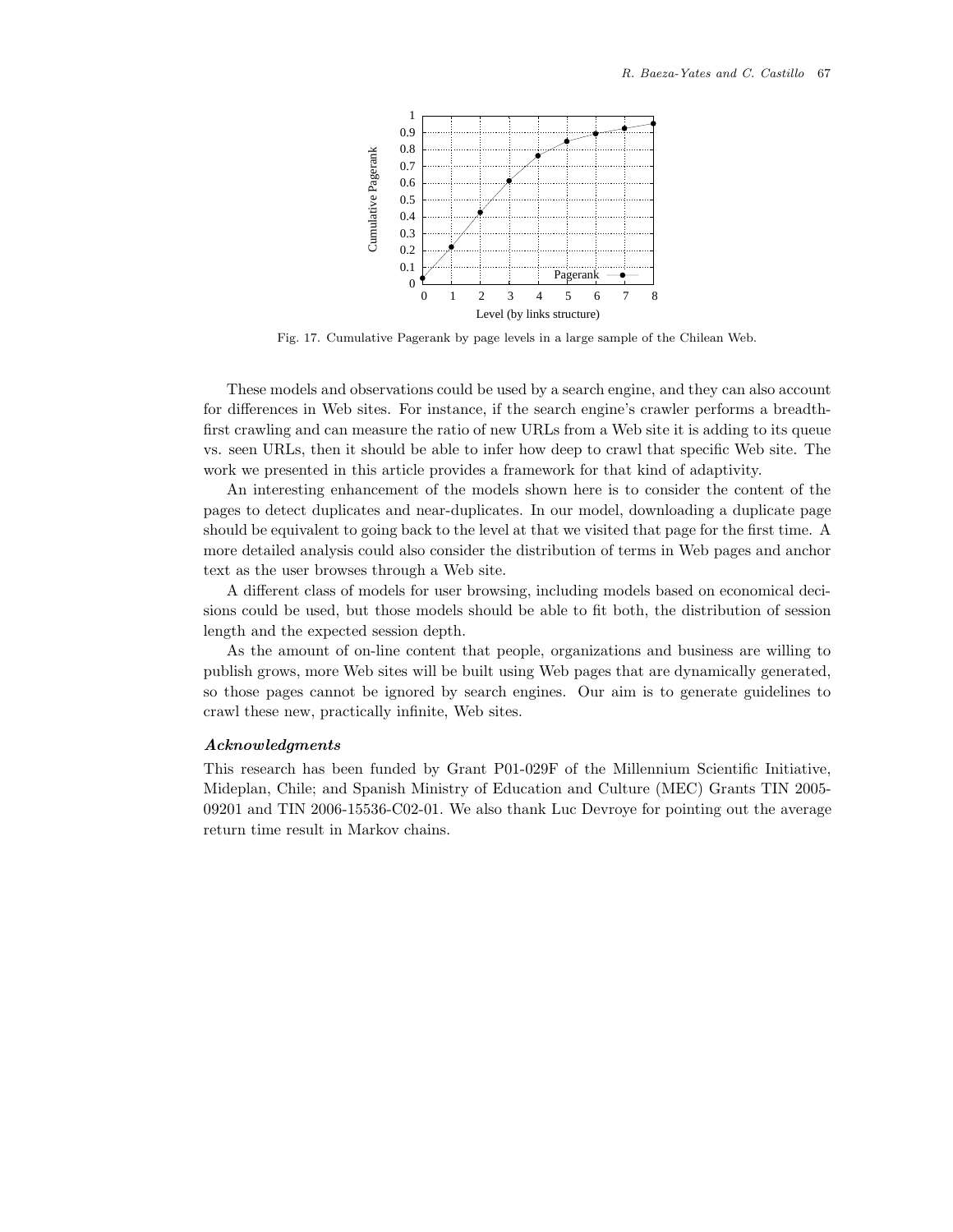

Fig. 18. Fit of the models to actual data, except for Blogs and non-governmental organizations with Blogs. Model B (back to start level), has smaller errors for most Web sites. The asymptotic standard error for the fit of this model is 5% in the worst case, and consistently less than 3% for all the other cases. Note that we have zoomed in into the top portion of the graph (continues on the next page).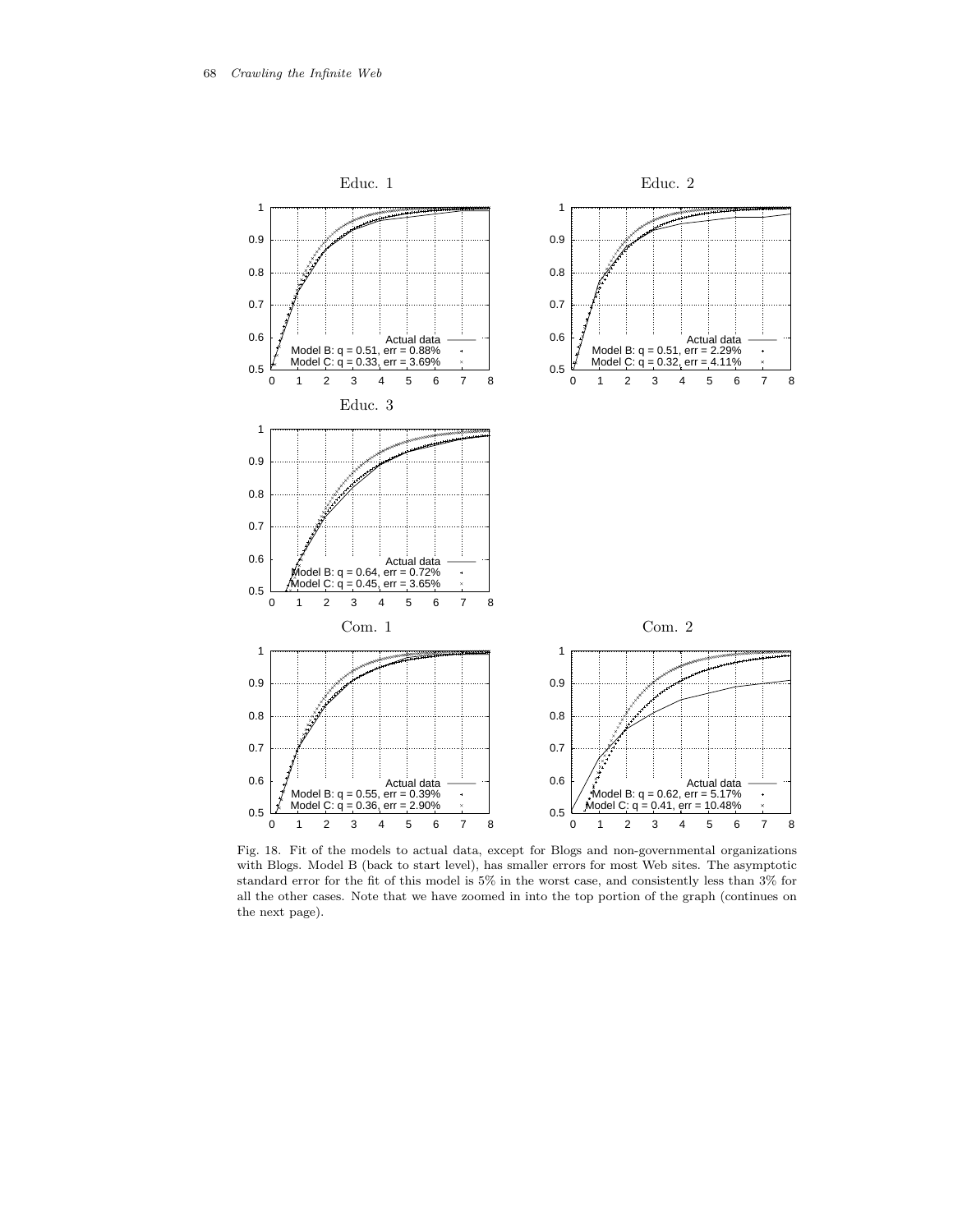

Fig. 19. Fit of the models to actual data in the case of Blogs. In this case user sessions tend to go deeper inside the Website because more pages are visited per session, probably because Blog postings tend to be short.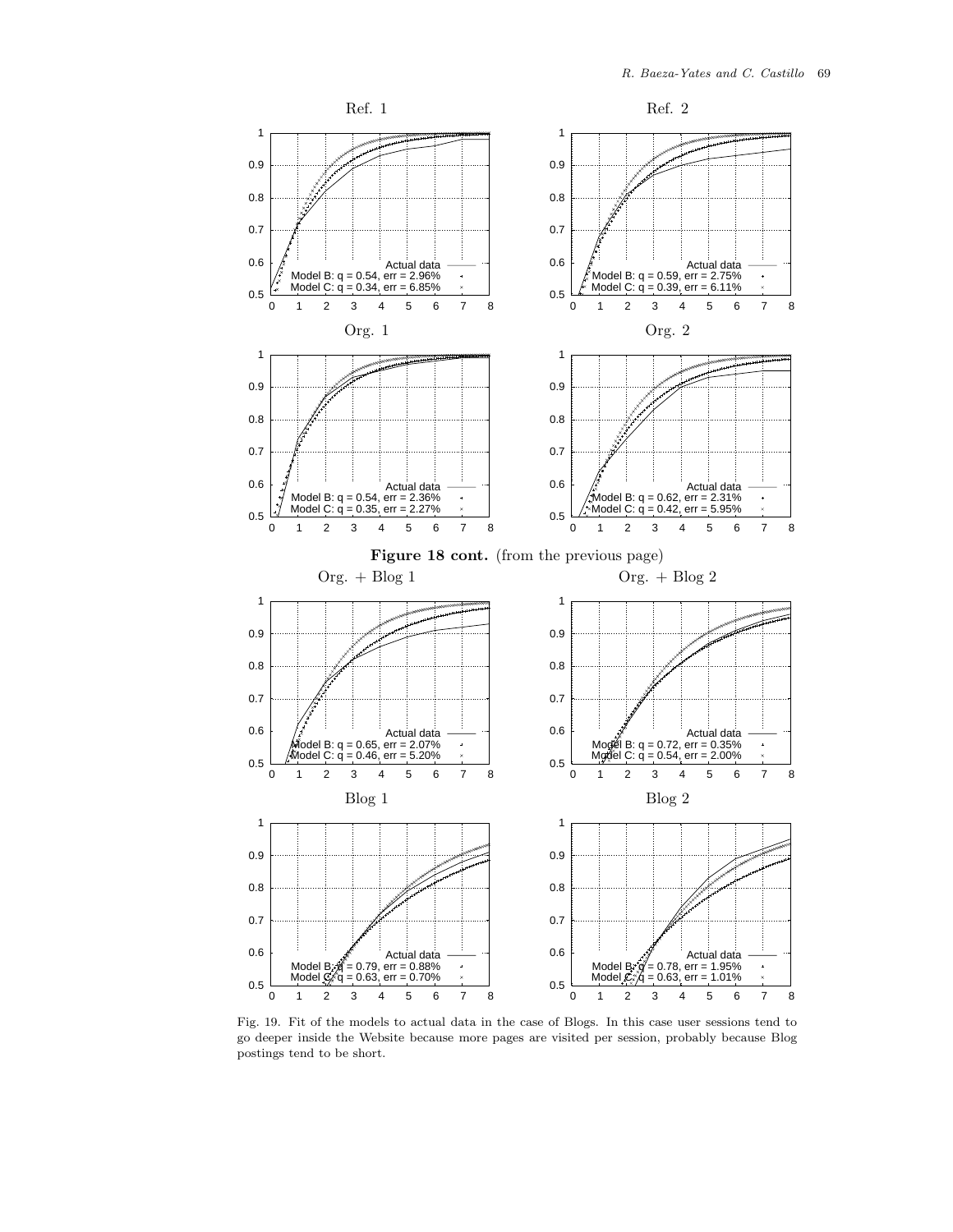## **Annex A: From access logs to user sessions**

# *Step 1: Pre-processing*

- Sort the logs by IP address of the client, then by access time stamp.
- Consider only GET requests for static and dynamic HTML pages or documents such as Word, PDF or Postscript.
- Consider that a session expires after 30 minutes of inactivity, as this is common in log file analysis software, and is based on empirical data [6].
- Consider that a session expires if the User-Agent changes [10], as a way of overcoming the issue that multiple clients can be behind the same IP address.
- Consider multiple consecutive hits to the same page (page reload) as a single page view.
- Expand a session with missing pages (e.g.: if the user clicks "back" in his browser, and then follow a link). This information is obtained from the Referrer field, and is a way of partially overcoming the issue of caching. Note that, as re-visits are not always recorded because of caching [31], data from log files *overestimates the depth at which users spent most of the time*, so user visits could actually be even shallower.

## *Step 2: Manual inspection for crawler user-agents*

We assembled a list of all the user-agents used to request the "/robots.txt" file across all the collections. We took the common part of these user agents to account for version changes; for instance, for "Mozilla/2.0 (compatible; Ask Jeeves/Teoma)" (the user agent of the Ask search engine), we used simply the case-insensitive substring "ask jeeves". The list had 34 such strings including "google", "msiecrawler", "wget", "yahoo", "nutch-agent", and others. As suggested by Tan and Kumar [29], there are robots that do not request such file. To try to find them, we also reviewed the list of the top 50 user agents used for downloading pages from the collection and found a few others that included substrings such as "robot", "crawler" or "spider", and we also included those user agents as crawlers.

Next, we discarded from all the datasets, all sessions in which the user-agent matched the substrings found. We note that this procedure is not perfect, as we only processed a selected list of user agents, and there are automated sessions from misbehaving robots that do not identify themselves as such, and that do not request the "robots.txt" file.

### *Step 3: Manual inspection for vulnerability scanners*

We also did a manual inspection of the 50 longer URLs requested from each site (some of the longer requests are used to find buffer overflow exploits). We found one user agent that was used consistently for requesting those URLs (Nessus vulnerability scanner [11]), and removed the requests from that user agent in the collections.

## *Step 3: Manual inspection for frames in the home page*

We reviewed all the cases in which the home page of the site was inside a frameset, and we considered all the frames of such frameset as a single page; otherwise the frameset adds one unit to the page depth, while all these frames are perceived by the final user as a single page.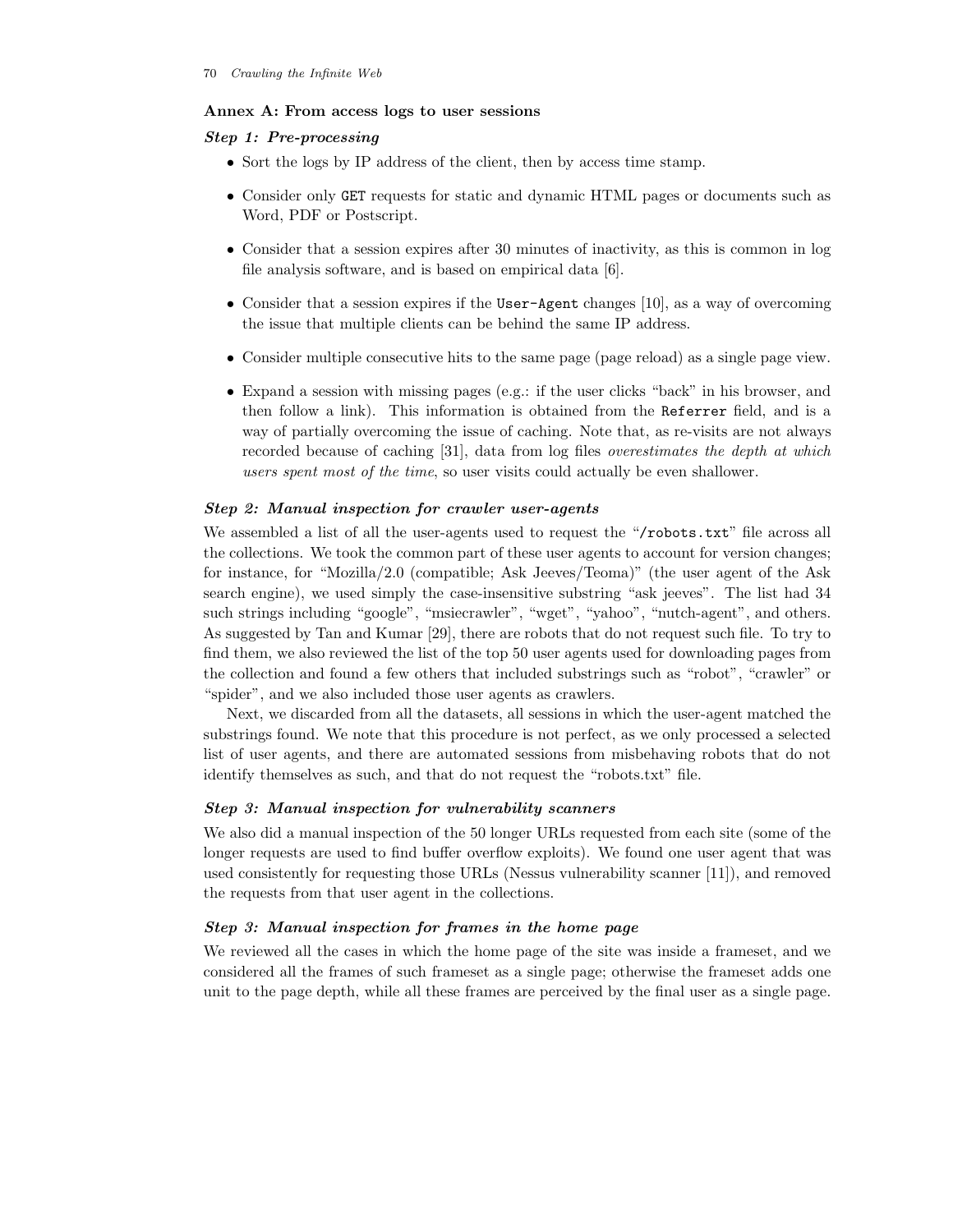# *Step 4: Manual inspection for Web applications*

Finally, we inspected manually the 50 more frequent URLs of each site without considering parameters for dynamic pages (note: in all the experiments of this paper, we do consider two dynamic URLs with different parameters as different pages). We checked if these URLs were Web applications such as e-mail readers (e.g.: Horde or Squirrelmail) or content management systems (e.g.: PHP-Nuke administrative pages), and removed the request to Web applications as they neither respond to the logic of page browsing, nor are usually accessible by Web crawlers.

## **References**

- 1. E. Adar and B. A. Huberman. The economics of web surfing. In *Poster Proceedings of the Ninth Conference on World Wide Web*, Amsterdam, Netherlands, May 2000.
- 2. R. Baeza-Yates and C. Castillo. Balancing volume, quality and freshness in web crawling. In *Soft Computing Systems - Design, Management and Applications*, pages 565–572, Santiago, Chile, 2002. IOS Press Amsterdam.
- 3. R. Baeza-Yates and C. Castillo. Crawling the infinite web: five levels are enough. In *Proceedings of the third Workshop on Web Graphs (WAW)*, volume 3243 of *Lecture Notes in Computer Science*, pages 156–167, Rome, Italy, 2004. Springer.
- 4. R. Baeza-Yates, C. Castillo, and E. Efthimiadis. Characterization of national web domains. *To appear in ACM TOIT*, 2007.
- 5. M. K. Bergman. The deep web: Surfacing hidden value. *Journal of Electronic Publishing*, 7(1), 2001.
- 6. L. Catledge and J. Pitkow. Characterizing browsing behaviors on the world wide web. *Computer Networks and ISDN Systems*, 6(27), 1995.
- 7. S. Chakrabarti. *Mining the Web: Analysis of Hypertext and Semi Structured Data*. Morgan Kaufmann, August 2002.
- 8. J. Cho and H. Garcia-Molina. Synchronizing a database to improve freshness. In *Proceedings of ACM International Conference on Management of Data (SIGMOD)*, pages 117–128, Dallas, Texas, USA, 2000.
- 9. J. Cho and H. Garcia-Molina. Parallel crawlers. In *Proceedings of the eleventh international conference on World Wide Web*, pages 124–135, Honolulu, Hawaii, USA, 2002. ACM Press.
- 10. R. Cooley, B. Mobasher, and J. Srivastava. Data preparation for mining world wide web browsing patterns. *Knowledge and Information Systems*, 1(1):5–32, 1999.
- 11. R. Deraison. Nessus: remote security scanner. http://www.nessus.org/, 2004.
- 12. M. Diligenti, M. Gori, and M. Maggini. A unified probabilistis framework for Web page scoring systems. *IEEE Transactions on Knowledge and Data Engineering*, 16(1):4–16, 2004.
- 13. N. Eiron, K. S. Curley, and J. A. Tomlin. Ranking the web frontier. In *Proceedings of the 13th international conference on World Wide Web*, pages 309–318, New York, NY, USA, 2004. ACM Press.
- 14. T. M. Ghanem and W. G. Aref. Databases deepen the web. *Computer*, 37(1), 2004.
- 15. Y. Hafri and C. Djeraba. High performance crawling system. In *Proceedings of the 6th ACM SIGMM international workshop on Multimedia information retrieval*, pages 299–306, New York, NY, USA, 2004. ACM Press.
- 16. S. Haigh and J. Megarity. Measuring web site usage: Log file analysis. *Network Notes*, 57, 1998.
- 17. M. Henzinger. Hyperlink analysis for the web. *IEEE Internet Computing*, 5(1):45–50, 2001.
- 18. M. Henzinger, A. Heydon, M. Mitzenmacher, and M. Najork. On near–uniform url sampling. In *Proceedings of the Ninth Conference on World Wide Web*, pages 295–308, Amsterdam, Netherlands, May 2000. Elsevier Science.
- 19. A. Heydon and M. Najork. Mercator: A scalable, extensible web crawler. *World Wide Web Conference*, 2(4):219–229, April 1999.